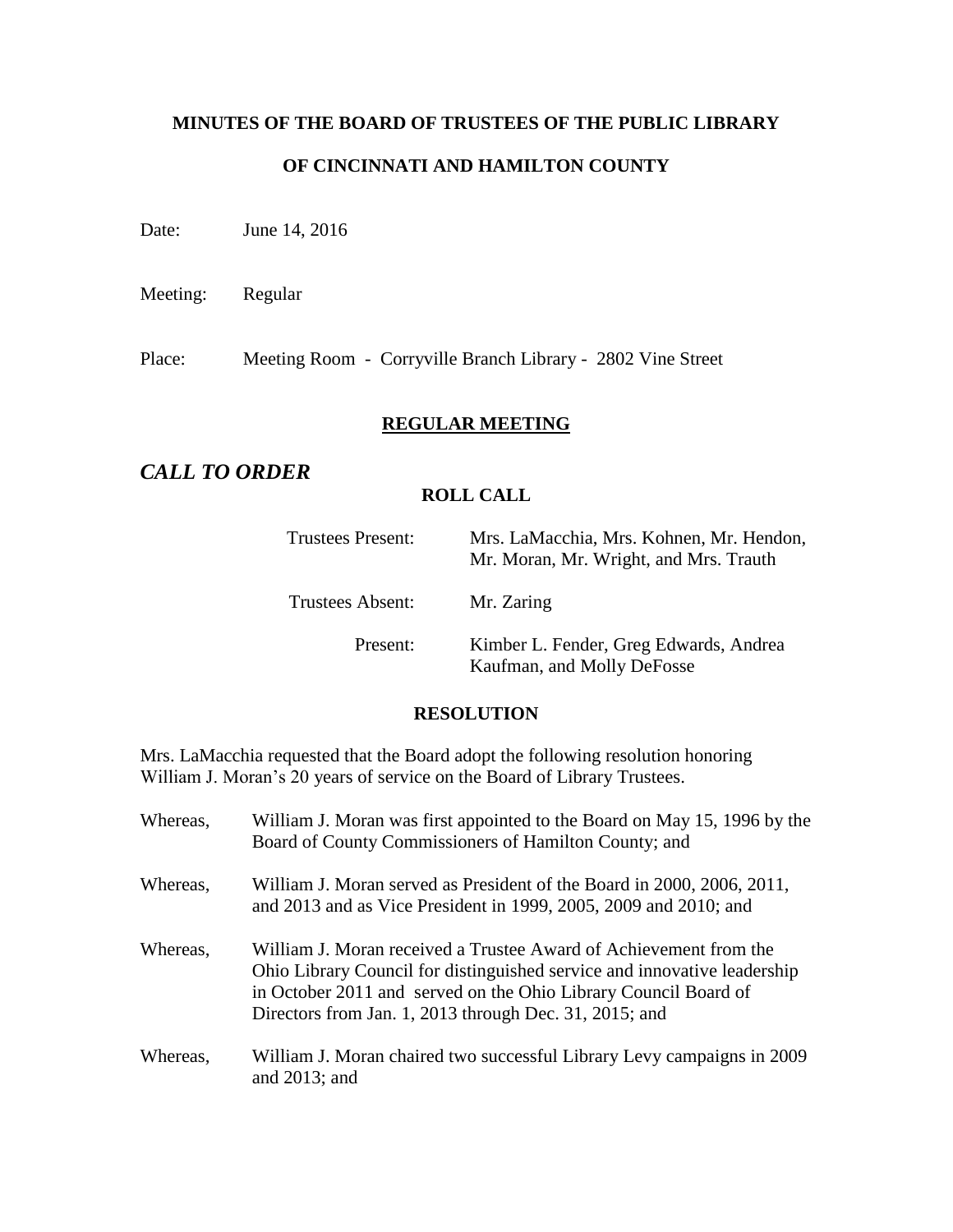- Whereas, As a Member of the Board of Trustees, William J. Moran works to help make the Public Library of Cincinnati and Hamilton County one of the largest, busiest, and best public libraries in the country, with tremendous growth over 20 years including increases of 49% in circulation and more than 50% in the number of cardholders; and
- Whereas, During his tenure on the Board, the Library received the 2013 National Medal for Museum & Library Service from the Institute of Museum and Library Services as well as three consecutive Five-Star ratings from *Library Journal* – one of only five libraries nationwide in the \$30+ million expenditure category to receive this distinction; and
- Whereas, William J. Moran helped see the Library through the opening of the North building and renovation of the South building at Main as well as the Main Library for the  $21<sup>st</sup>$  Century Plan and new construction and renovation projects at 15 branch libraries, including renovations/expansions of the Corryville, Anderson, Avondale, Delhi, Northside, Norwood, Pleasant Ridge, and Westwood branch libraries and new construction at the Covedale, Groesbeck, Harrison, Bond Hill, Clifton, Reading, and St. Bernard branch libraries; and
- Whereas, William J. Moran is an avid reader, lover of literature, and an outspoken and enthusiastic advocate for the Library, its services, and employees; and
- Whereas, Through his continued interest, not only in the Library but also working in the region, William J. Moran has helped improve the quality Library service in our community.

NOW THEREFORE, BE IT RESOLVED in recognition of his 20 years of continued service to the Public Library of Cincinnati and Hamilton County, the Members of the Board of Trustees commend William J. Moran.

BE IT FURTHER RESOLVED that a copy of this Resolution be spread upon the Minutes of the Board of Trustees of the Public Library of Cincinnati and Hamilton County.

Mr. Wright moved that the Board approve the resolution as written. Mr. Hendon seconded.

Voting for the motion: Mrs. LaMacchia, Mrs. Kohnen, Mr. Hendon, Mr. Wright and Mrs. Trauth …5 ayes. The motion carried. **(11-2016)**.

# *PUBLIC COMMENTS*

Eight individuals addressed the Board. The individuals were reminded of their three minute time limit prior to speaking.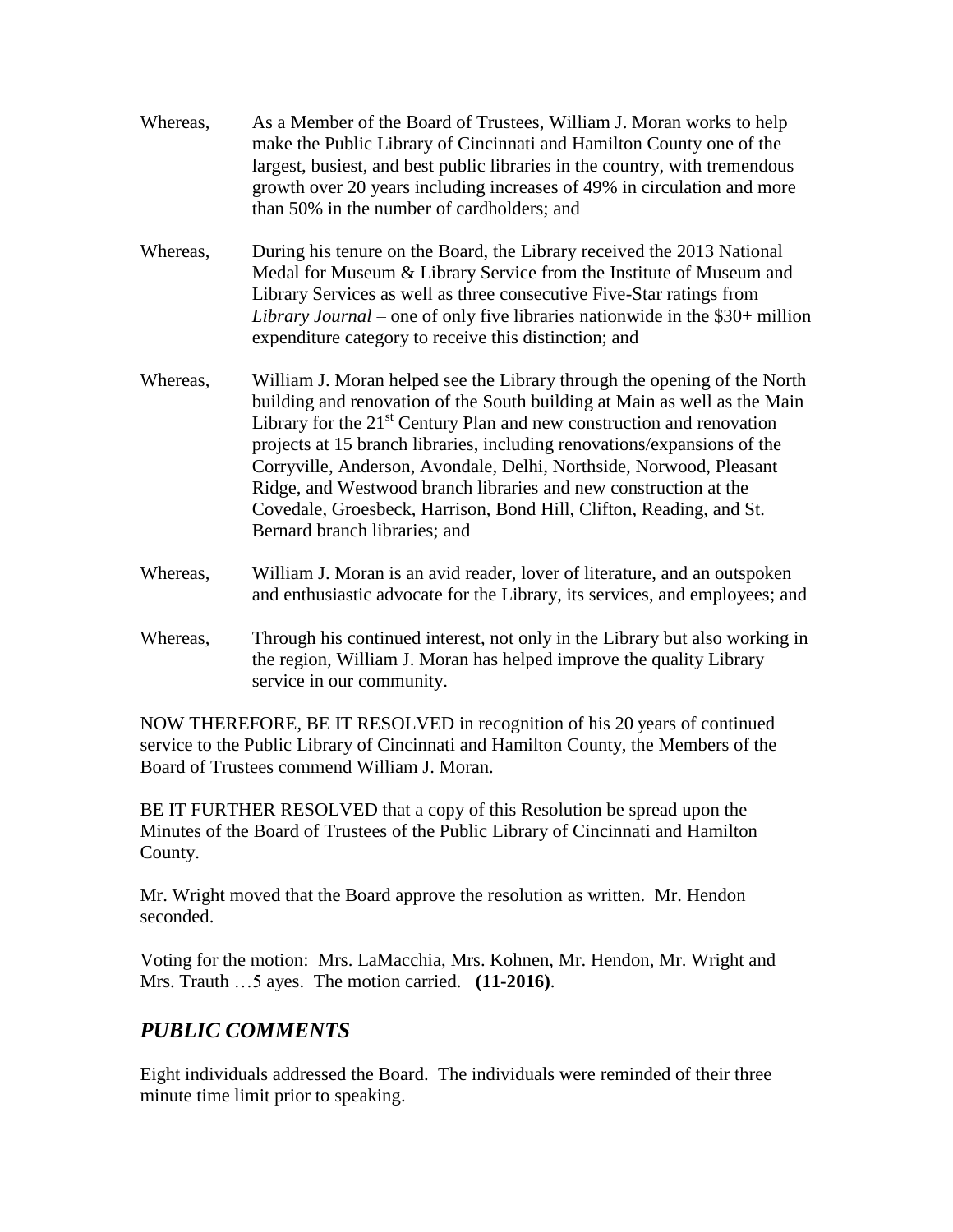Don Wade identified as a Library Services Assistant at the Madeira Branch. Don feels the newly adopted compensation schedule does not follow the Library's guideline of being "fair, equitable and motivational". Based on the sensitivity of the issue, Don requested a meeting with the Board to explain his concerns. Trustee Mr. Moran indicated the staff should set a meeting with the Human Resources Committee to hear Don's concerns.

Callie Wright implored the Board to add transgender benefits. Callie stated a number of medical organizations recognize the reality of the medical need for the surgery and that the Board needs to add the coverage to affirm the necessity and business efficacy for the individual and the organization.

Jami Thompson identified as a Teen Librarian. Jami shared that at age of 22, Jami was named as a foster parent for a 15 year old transgender individual who did not have support at home. The individual moved to Chicago at 18 because they had better healthcare. Jami works with a number of transgender teen patrons who feel accepted at the Library. Jami asked the Board to accept transgender healthcare.

Raya Schweitzer identified as a transgender individual who began transitioning at 14 which was 40 years ago. Raya worked on past Library construction projects. Raya indicated providing transgender insurance coverage would provide a better work life for all employees and that trans inclusion made good business sense.

Nat Kutcher welcomed everyone to the Corryville branch (where Nat works). Nat requested the Board provide the transgender health insurance to support the employees, spouses and children of employees and show the Library's transgender support to the community.

Nancy indicated she was a devoted Library patron over the last 20 years. Nancy asked the Board to add the affordable rider. Nancy views the Library as a safe space for everyone. Nancy stated that denial of the insurance coverage is discrimination and it is urgently needed. Nancy asked the Board to vote for it in the spirit of libraries.

Rachel Dovel shared the story of Leelah Alcorn who was a transgender teen who committed suicide because she did not have the support she needed. Rachel stated that if Leelah had the support she needed, the outcome could have been different.

Chris Seelbach indicated that the last 48 hours has been very tough for their community because of the events in Orlando. He stated that the Library Board should not make medical decisions. He asked the Board for two things  $-1$ ) let doctors decide what treatment is appropriate for Rachel Dovel and 2) follow the lead of the voters of Cincinnati who have agreed that members of the LGBT community should be treated fairly.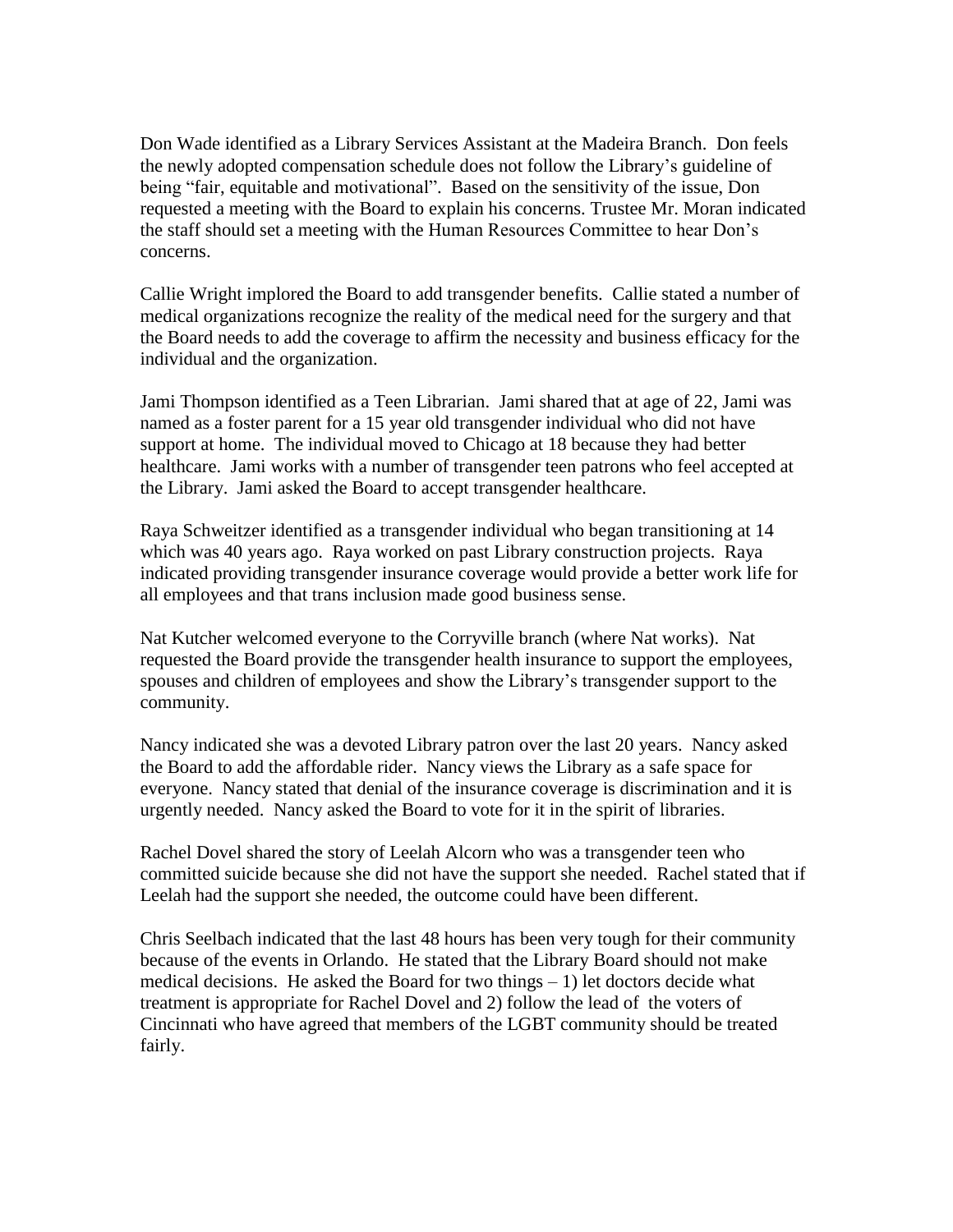# *ACTION ITEMS*

## **FISCAL OFFICER'S REPORT**

Ms. DeFosse reported that:

#### PUBLIC LIBRARY FUND UPDATE

In 2015, the PLF revenue came in 9% over 2014 revenue. The 2016 budget reflected an estimate fairly equivalent to the 2015 actual. The first four months of 2016 have trended on budget but May reflected a 6% negative variance from the estimate and June reflected a 16% negative variance. Through June, the revenue is approximately \$800,000 less than anticipated. The Ohio Department of Taxation has stated that overall state revenues are coming in below estimates and we are expecting updated estimates for the second half of the year to be downgraded. Once these estimates are available, we will prepare a comprehensive budget review and report any potential impact to the Library at the August, 2016 meeting.

#### 2015 AUDIT

The Auditor of State has completed the 2015 audit. There were no findings, adjustments, or management letter comments. A copy of the report was sent to each of the Board members on June 3, 2016. The Fiscal Office has also submitted the Comprehensive Annual Financial Report to the GFOA.

#### THEFT OF LIBRARY PROPERTY

On May 14, 2016 there was a break in at Walnut Hills. Two iPads valued at \$766.08 were taken. Library Operations has reviewed the security in place at the branches and taking corrective action as necessary. The Fiscal Officer requests a release of personal liability related to the theft of these items.

#### CONTRIBUTIONS, GIFTS AND DONATIONS RECEIVED GREATER THAN \$1000

The contributions, gifts and donations that were previously reported in the Eva Jane Romaine Coombe Director's report will now be included in the consent agenda.

Mr. Moran moved that the Board approve the report as filed. Mr. Hendon seconded.

Voting for the motion: Mrs. LaMacchia, Mrs. Kohnen, Mr. Hendon, Mr. Moran, Mr. Wright, and Mrs. Trauth …6 ayes. The motion carried. **(12-2016)**.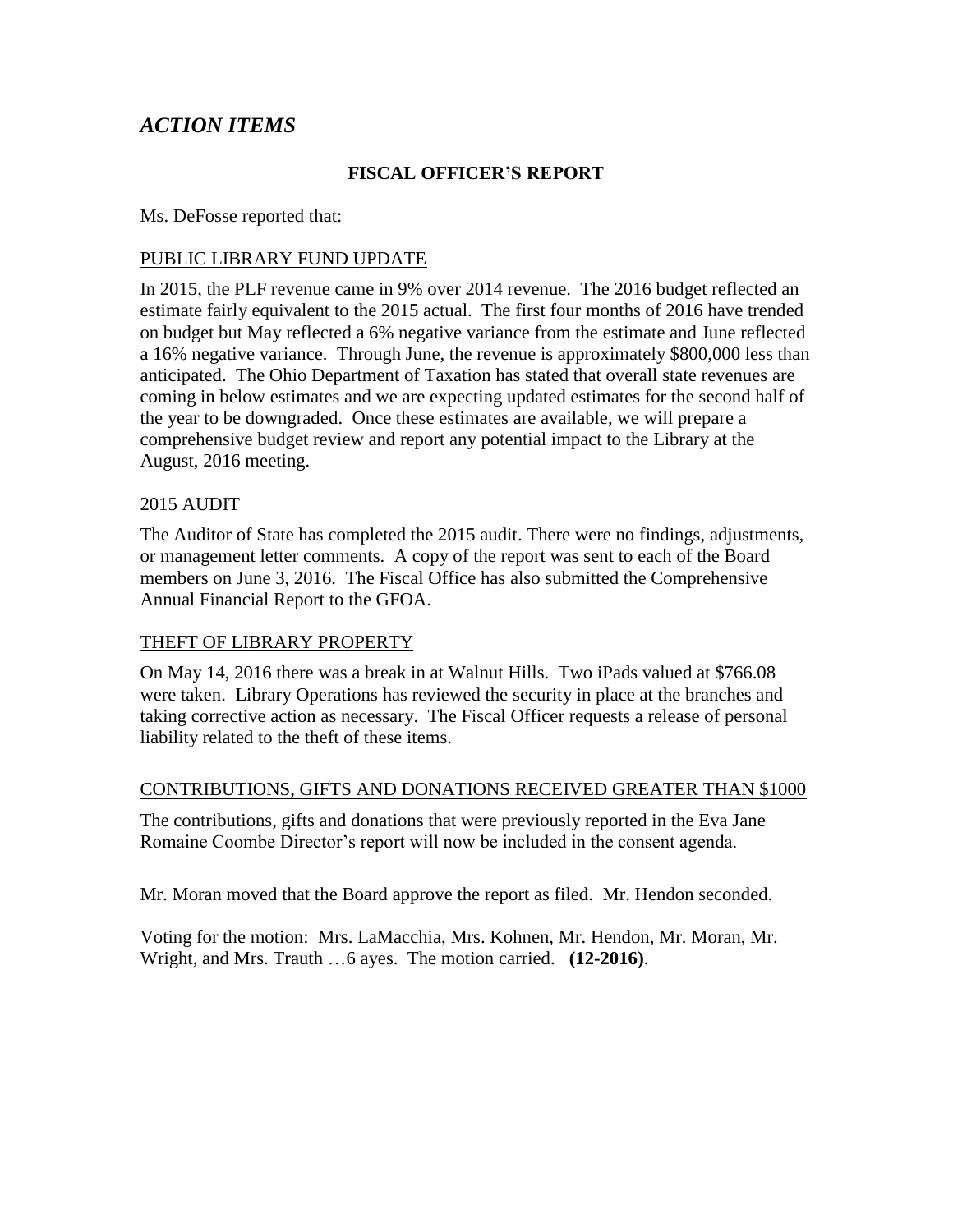## **HUMAN RESOURCES COMMITTEE REPORT**

Mr. Moran reported:

## TRANSGENDER SURGERY RIDER / CORE GROUP BENEFITS POLICY

Approve a revision to the Core Group Benefits Policy to state that the Library does not add riders to its health insurance plan. This continues our past practice, avoids the staff or Board choosing from a number of riders, and helps to control rising health insurance costs. It also relies on our health insurance provider to decide when to make an excluded coverage part of the fully insured plan. The revised Core Group Benefits and HIPAA Policy is as follows:

Full time staff members, as defined by the ACA, are eligible to participate in the core group benefits, including medical, dental, life, accidental death and dismemberment. The cost sharing options for core group benefits are set by the Board of Trustees. Core group benefit coverage is provided in accordance with the insurance carriers' regulations, the Ohio Revised Code, the Affordable Care Act (ACA) and Health Insurance Portability and Accountability Act (HIPAA), when applicable. The Library does not add riders to its health insurance plan. The Library reserves the right to modify or amend its benefit plans.

Under HIPAA, the Library is committed to maintaining and protecting the confidentiality of our employees' personal information. HIPAA requires two notifications to staff:

- 1. Privacy Practice notices from providers of the High Deductible Health Plan and HSA, dental, prescription drug, health care flexible spending account and employee assistance programs.
- 2. Protected Health Information (PHI) notice from the Public Library of Cincinnati and Hamilton County.

## VOLUNTEER SERVICES POLICY

Approve the revised Volunteer Services Policy. The coordination of volunteers has moved from Human Resources to Marketing under the Community and Government Relations Coordinator. The revision to the policy removes this verbiage of which department is responsible for the coordination. The revised Volunteer Services Policy is as follows:

The Library's Volunteer Services Program is intended to encourage and expand the involvement of community volunteers. They will work with the staff, as partners, to provide service to others by supporting, preserving, and promoting free and easy access to ideas and information.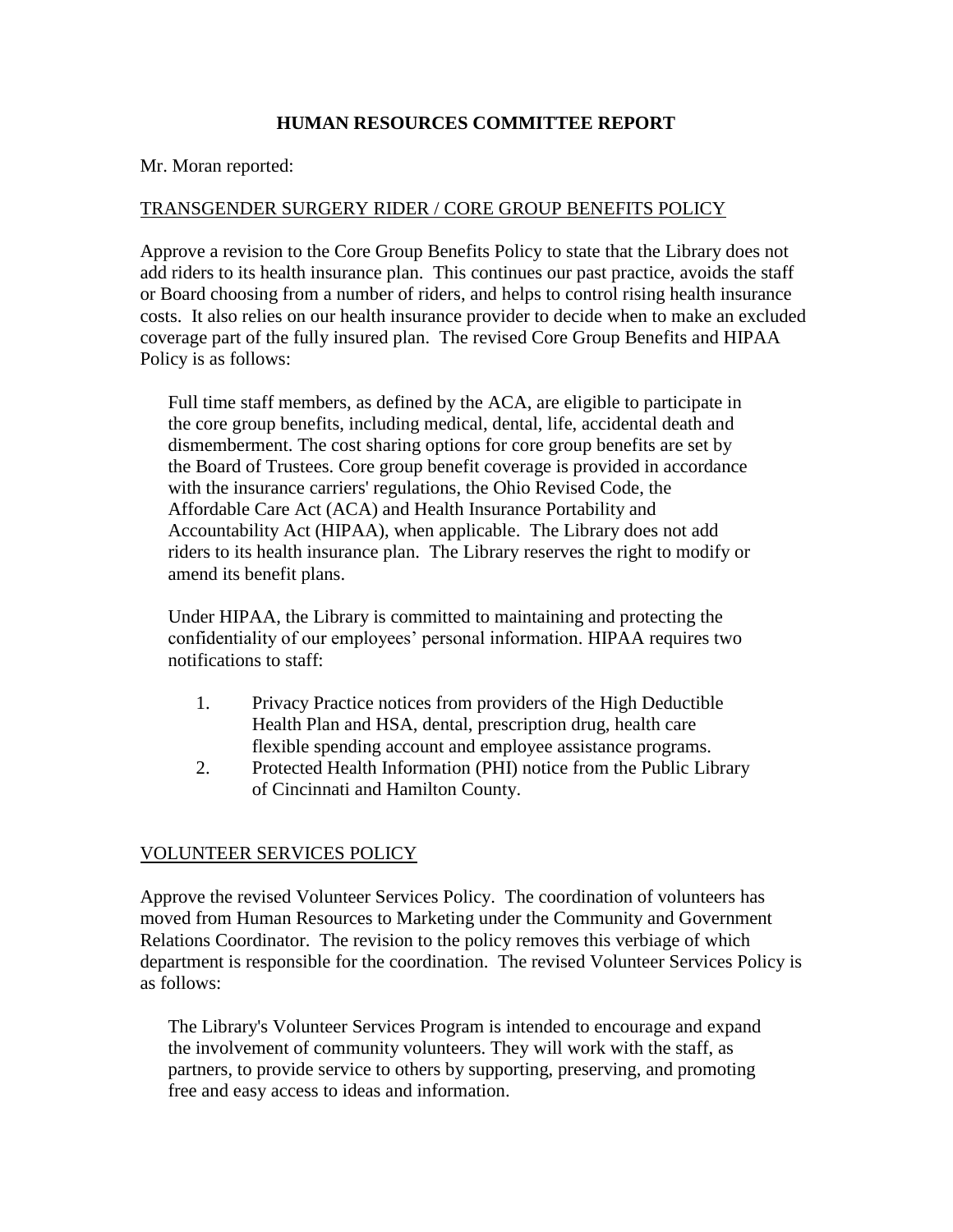Volunteers do not take the place of regular paid staff; they enhance the activities and services provided by the paid staff.

*For information only*

## OCRC CHARGE DISMISSED

On April 12, 2016, the Library received a letter of determination from The Ohio Civil Rights Commission (OCRC), dismissing the case by Yolanda Wheelright.

## ANNUAL STAFF AND RETIREE RECOGNITION PROGRAM

Save the date…This year's Annual Staff and Retiree Recognition Program will be held on Sunday, October 30, 2016.

Mr. Moran moved that the Board approve the report as filed. Mr. Hendon seconded.

Voting for the motion: Mrs. LaMacchia, Mrs. Kohnen, Mr. Hendon, Mr. Moran, Mr. Wright and Mrs. Trauth …6 ayes. The motion carried. **(13-2016)**.

## **LIBRARY OPERATIONS – FACILITIES COMMITTEE REPORT**

Mr. Moran reported that:

## AUTHORIZATION FOR PUBLIC BIDDING - 2016 ONGOING MAINTENANACE **PROJECT**

Approve publication of the following bid advertisement for the 2016 Ongoing Maintenance Project.

#### **ADVERTISEMENT FOR BIDS**

Sealed bids will be received by the Board of Trustees of the Public Library of Cincinnati and Hamilton County at the Third Floor Administration Offices of the Main Public Library, 800 Vine Street, Cincinnati, Ohio 45202, until 12:00 noon, local time Friday July 29, 2016 for furnishing all labor, materials, equipment, services and supervision necessary to complete the project titled:

## **2016 ONGOING MAINTENANCE PROJECT MULTIPLE BRANCH LOCATIONS**

Proposals shall be in accordance with the Contract Documents prepared by KLH Engineers, 1538 Alexandria Pike #11, Fort Thomas, KY 41075, phone (859) 442-8050. Bids received after the stated deadline will not be accepted. Bids by facsimile or e-mail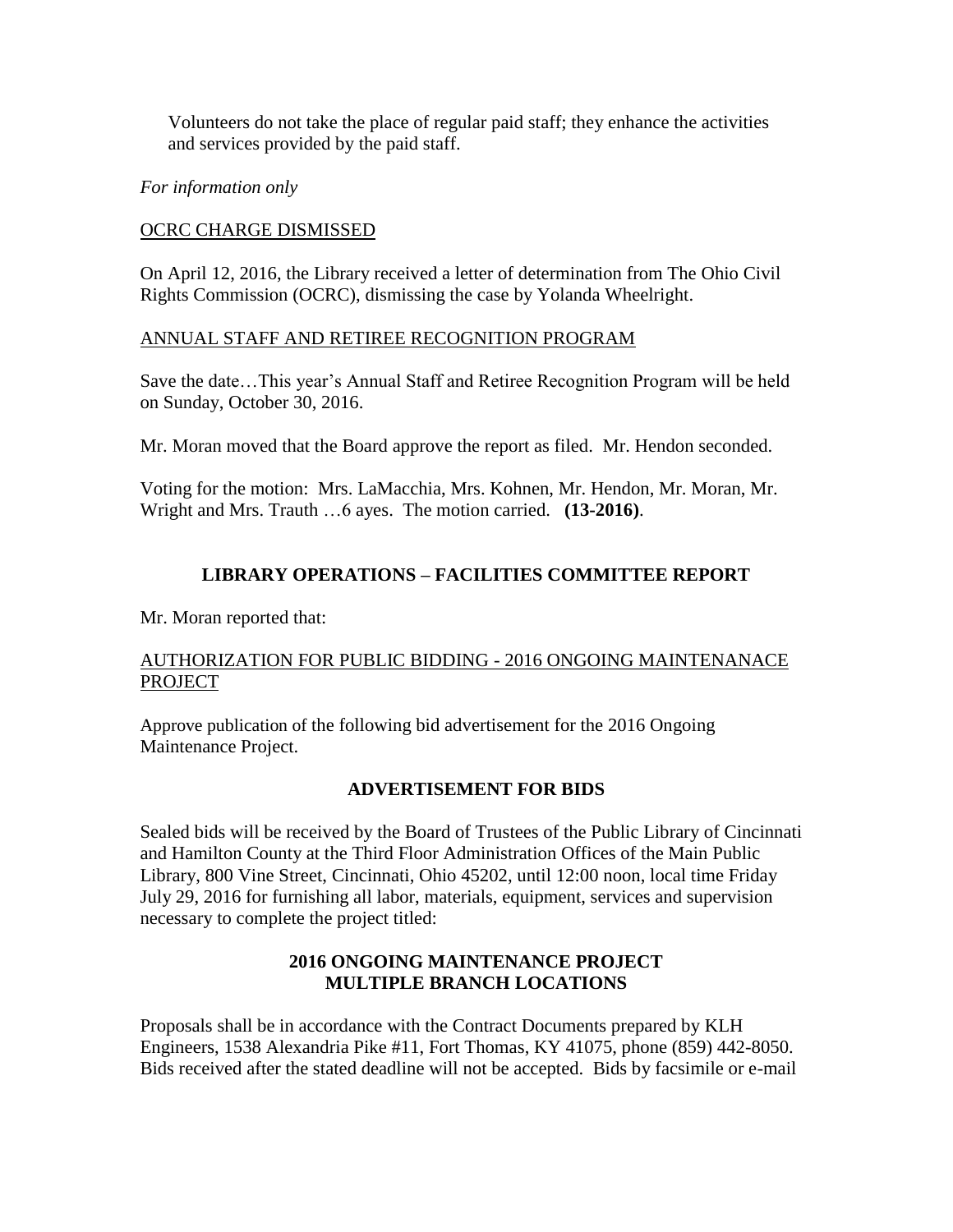will not be accepted. Proposals will be publicly opened and read aloud immediately after closing of bids. All interested parties are invited to attend.

Individual lump sum bids for trade contractors TC-01 are required. The estimated amounts for these contracts are:

TC-01 General Trades…………………………………….\$3,300,500.00

Total: \$3,300,500.00

The summary of the work for this proposal is:

Roof replacements, HVAC replacements, and HVAC controls at multiple locations.

Starting Friday, July 8, 2016, bidders can purchase drawings (full sets only) at the cost of the reproduction from ARC Document Solutions, 7157 E Kemper Rd., Cincinnati, OH 45249, (513) 326-2300.

A pre-bid meeting will be held in the Tower Room at the Main Library, 800 Vine Street, Cincinnati, Ohio 45202 on Friday, July 15, 2016 at 1:00 pm.

Bidders shall submit with their bid a bid guaranty in the form of either (1) a combined bid guaranty and contract bond for the full amount of the bid or (2) a certified check, cashier's check drawn on a solvent bank or irrevocable letter of credit in the sum of ten percent (10%) of the bid amount, including the base bid and alternates as a bid security. The bid guaranty shall be in strict compliance with Sections 153.54, 153.57 and 153.571 of the Ohio Revised Code (ORC), as applicable. The bidder to whom the contract will be awarded will be required to furnish a contract bond in the sum equal to 100% of the proposal.

Bidders shall comply with the Prevailing Wage Rates on public improvements in Hamilton County, Ohio, as ascertained and determined by the Ohio Department of Commerce Bureau of Labor & Worker Safety as provided in Section 4115 as provided by the ORC.

Submitted bids shall not be withdrawn for a period of sixty (60) days following the date of the bid opening. The Owner shall award contracts to the lowest responsible bidder.

The Board of Trustees of the Public Library of Cincinnati and Hamilton County reserves the right to reject any or all bids and to waive informalities in bidding. By Order of: The Board of Trustees of the Public Library of Cincinnati and Hamilton County, Ohio.

This notice is posted on the Public Library of Cincinnati and Hamilton County website and can be found by a link on the home page at: www.cincinnatilibrary.org.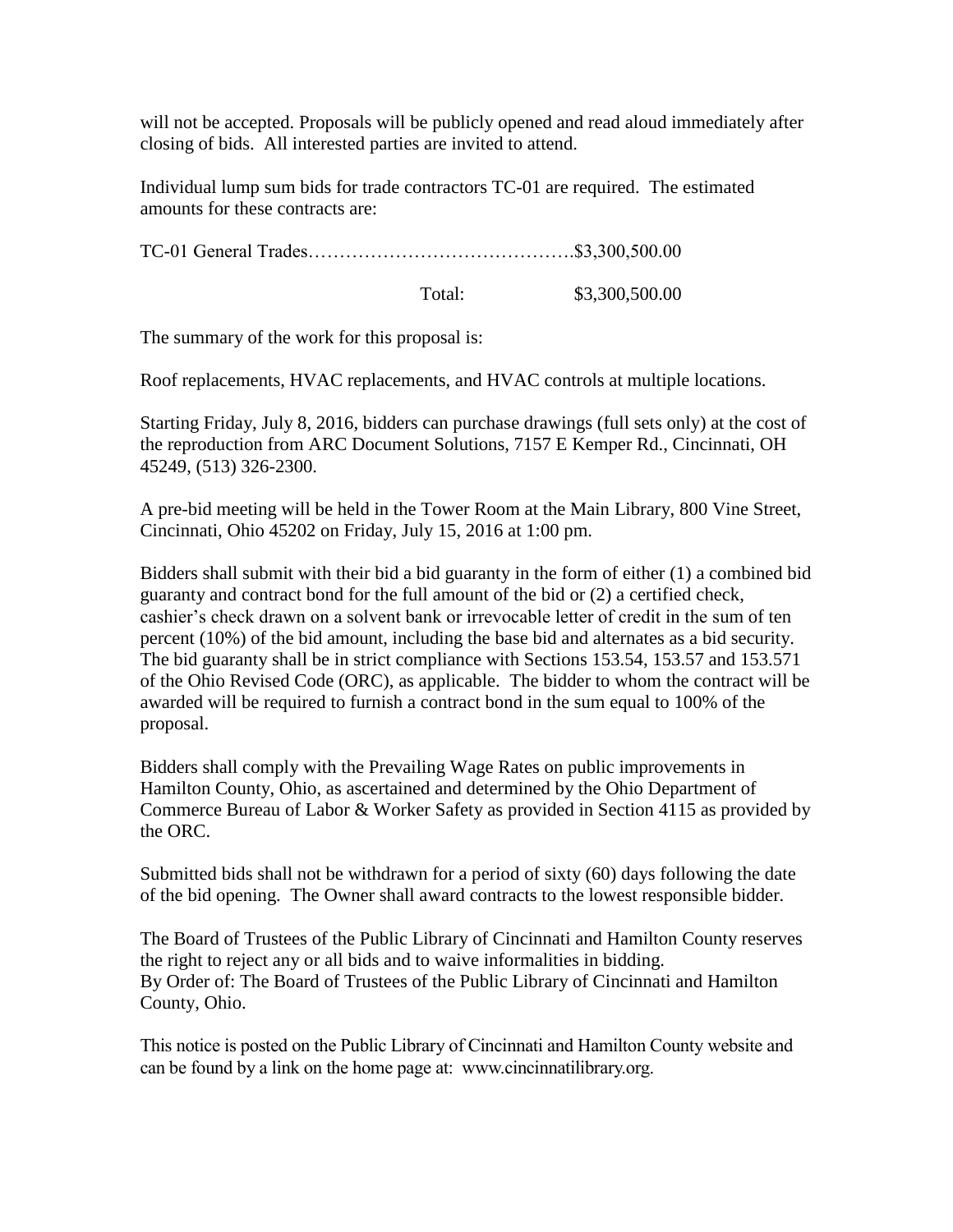#### LOVELAND LEASE

Approve a 10-year lease for the Loveland branch that begins January 1, 2017 at \$10.53/sq. ft. with a 2% increase every other year. Also, approve the expansion of the Loveland branch, adding an additional 3,100 sq. ft. vacant space adjacent to the branch. Construction cost covered by the owner is estimated at \$150,000.

## REQUEST TO RELOCATE THE WYOMING BRANCH TO HARTWELL

Decline the request from Ed Shea of the Hartwell Improvement Committee to relocate the Wyoming Branch Library to 8424 Vine St. in Hartwell.

*For Information only:*

## DEER PARK BRANCH

The Deer Park Board of Education decided to not move forward with incorporating the Deer Park branch library into a redesigned and expanded Amity Elementary school.

## VINE STREET PLAZA AND ENTRANCE

Three preliminary options to redesign the Main Library's Vine Street plaza and entrance were reviewed. Seating, placement of the Book Fountain, and retail options were discussed, and will be communicated to the design firm FRCH.

#### ST. BERNARD STORM SEWER WORK COMPLETED

All storm sewer work to correct design problems has been completed at the St. Bernard branch.

#### MIAMI TOWNSHIP PROPERTY

At the meeting, Mr. Hendon discussed being approached concerning available property in the Miami Township area.

Mr. Hendon moved that the Board approve the report as filed. Mr. Moran seconded.

Voting for the motion: Mrs. LaMacchia, Mrs. Kohnen, Mr. Hendon, Mr. Moran, Mr. Wright and Mrs. Trauth …6 ayes. The motion carried. **(14-2016)**.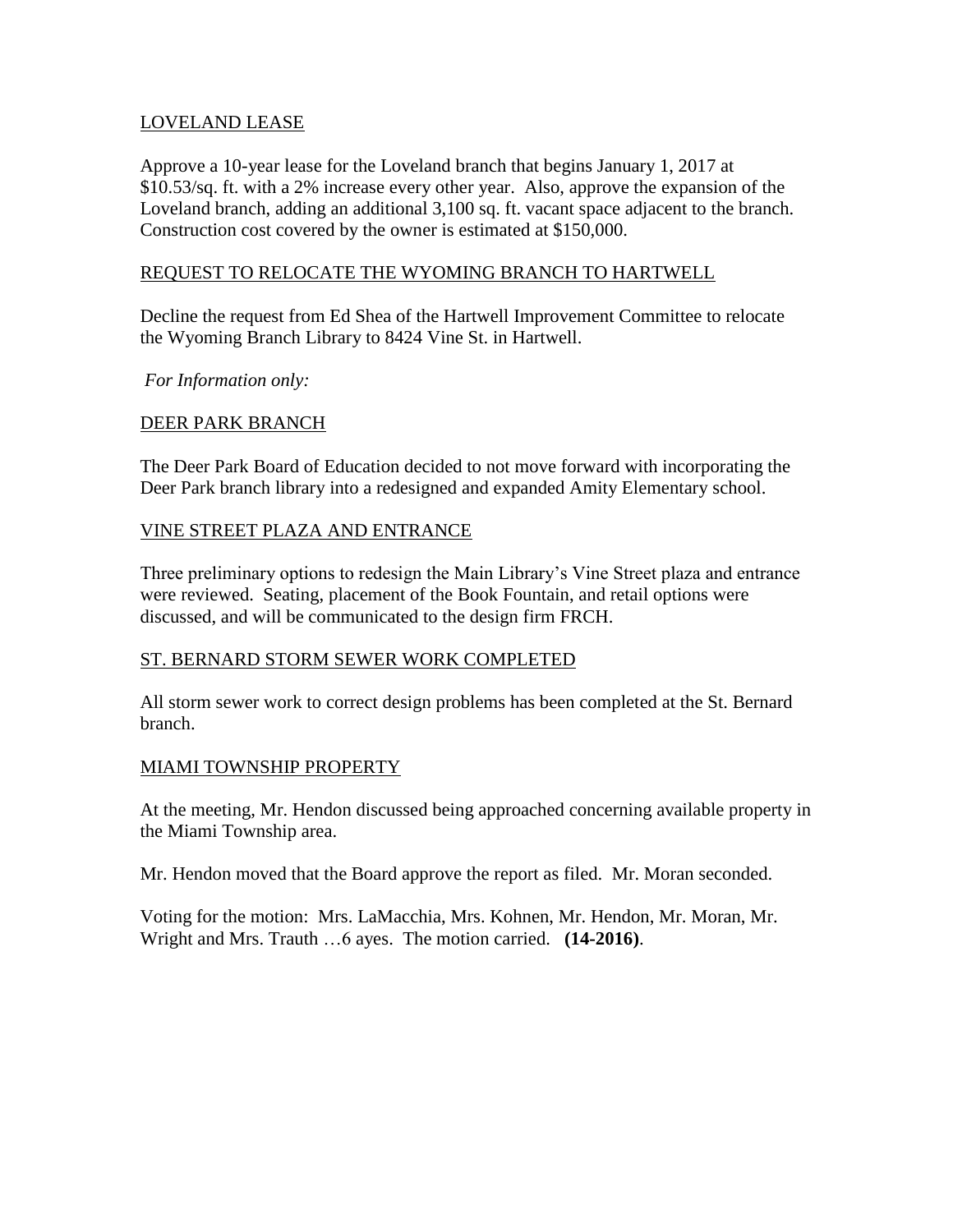## **EVA JANE ROMAINE COOMBE DIRECTOR'S REPORT**

Ms. Fender reported that:

## LIBRARY VENUE FOR UNITED WAY DINNER

On June 16 from 6:00-8:00, the Women of United Way's Tocqueville Society will host a special evening edition of the Impact Spotlight Series for all United Way Leaders in Giving at the Main Library. Attendees will have an opportunity to see the Library's MakerSpace in action during the cocktail hour and hear about how our region is growing the STEM talent pipeline over dinner.

We expect to have a large turnout and are delighted at the opportunity to share our Main Library and MakerSpace with so many.

## *CINCINNATI ENQUIRER* CELEBRATES 175TH ANNIVERSARY

The *Cincinnati Enquirer* is marking its 175<sup>th</sup> anniversary with a year-long childhood literacy initiative. The *Enquirer* has asked the Library and United Way to join in this initiative. Our Library has also reached out to neighboring libraries in Northern Kentucky and Southwest Ohio to expand the initiative beyond Hamilton County and several have agreed to participate. The initiative will consist of three primary activities. First a children's book drive with a goal of collecting 17,500 books. The books will be dropped off at library locations and are kept by the local library. Next, the initiative is seeking to have volunteers contribute 17,500 hours of time for childhood literacy activities. Finally, on August 10, a birthday bash for the *Enquirer* will take place on Fountain Square. A major component of this party will be the World's Largest Storytime featuring a celebrity storyteller and the much-loved children's book *Chicka Chicka Boom Boom*. Children can also participate by attending a storytime at their local library or other participating site. The birthday bash includes family activities and snacks on the Square, with the storytime beginning at noon.

#### METLIB CONFERENCE

As approved by the Board, Ms. Fender attended the MetLib conference in Doha, Qatar in late April. Presenters represented libraries from all over the world including France, the Netherlands, and China. Each afternoon, conference attendees visited libraries in Doha including school libraries, a library for special needs children, the Georgetown University Doha Library, the Faculty of Islamic Studies Library, and the Museum of Islamic Art library. Our tour of the Qatar National Library which is still under construction was led by the architect Rem Koolhaas.

Ms. Fender thanked the Board for providing her with the remarkable opportunity. She brought back many ideas and has been invited by other libraries in attendance to present at next year's conference in Montreal and at their libraries.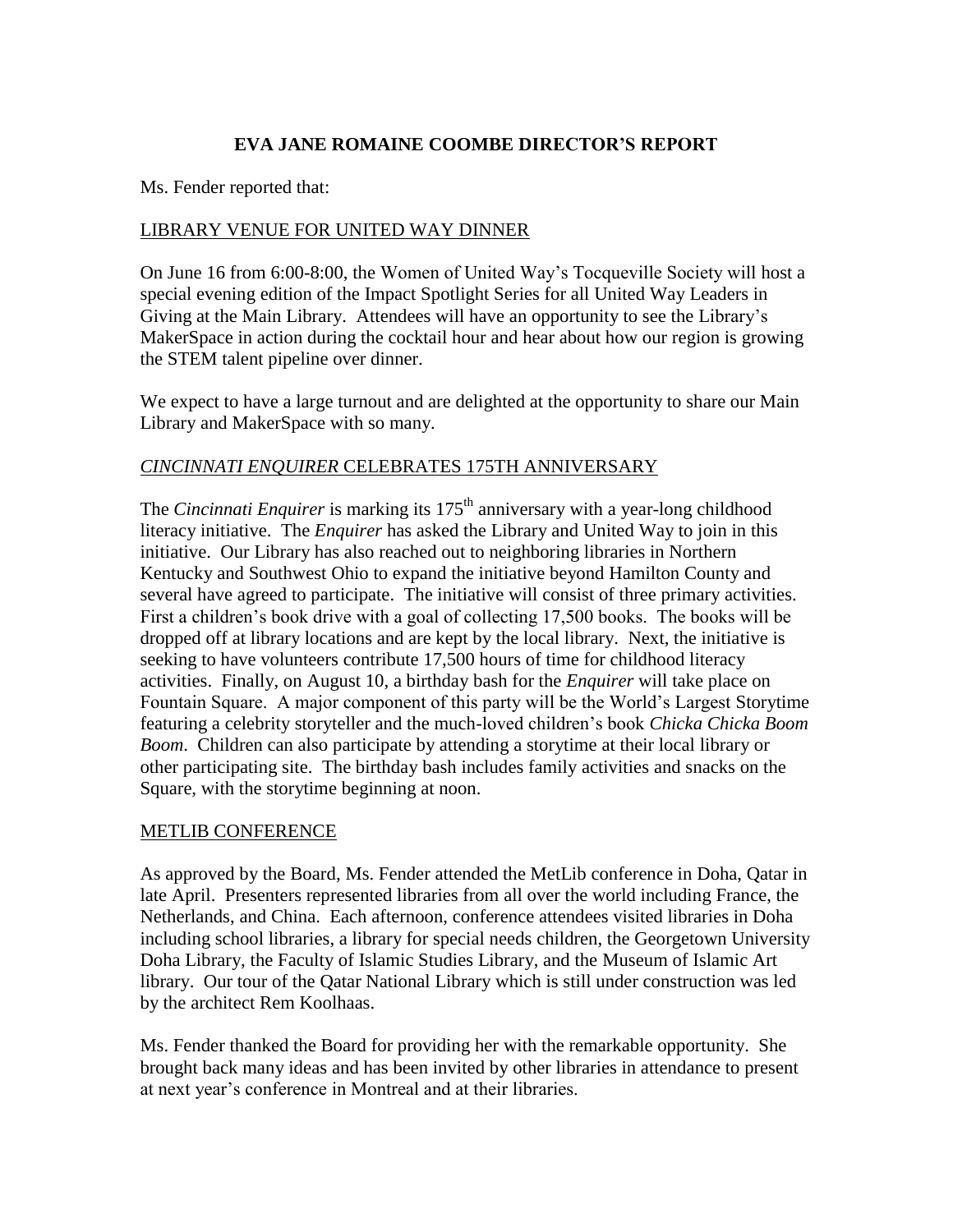# ROI REPORT SHOWS VALUE OF PUBLIC LIBRARIES

Fleeter and Associates prepared for the Ohio Library Council a study comparing the service provision and cost effectiveness of Ohio's public libraries. Ohio's public libraries have the highest transactions (reference, circulation, program attendance and computer sessions) per capita in the country at 20.33. The national average is 9.81. Our Library is significantly higher than Ohio at 28. Ohio's cost per transaction is  $41<sup>st</sup>$  in the country at \$2.88 well below the national average of \$3.56. Our Library's cost per transaction is only \$2.30. Finally, the report calculates the return on investment for money spent on public libraries. Statewide, Ohioans receive \$5.48 in economic value for every \$1.00 invested in public libraries. Our Library's return on investment is significantly higher with a benefit of \$6.73. The full report was presented to the Board.

## UPCOMING PRESENTATIONS

The Ohio Library Council's Annual Conference is in Sandusky, September 28-30. The following staff members were selected to present at the conference:

- Ella Mulford and Cate Crusham: *Making in Your Neighborhood: Books, Breweries, Buttons and Badges.*
- Kim Fender: *No Surprises! Using Foresight Techniques to Anticipate and Plan for the Future* and *ConnectED to our Youth, Getting Every Child a Library Card* (panelist).

Ms. Fender requested approval for reimbursement of her expenses to present at the conference, estimated at \$500 or less.

## AMENDMENT ON BOND RATINGS

Under ORC 3375.404, public libraries have the authority to issue anticipatory notes for building projects and borrow against their state funding distributions from the Public Library Fund (PLF). Lenders are not able to consider the additional funds received through library property tax levies. This leads to lower bond credit ratings for the libraries and ultimately costs Ohio taxpayers more money for projects.

The Ohio Library Council (OLC) drafted an amendment, added to House Bill 390 that would allow lenders to consider both proceeds from the PLF and local property tax levies. HB 390 is currently awaiting Governor Kasich's signature.

#### SENATE LEADERSHIP ROUNDTABLE

On June 9, Ms. Fender attended a roundtable with members of the Senate leadership hosted by DSD Advisors. Matt Davis, President of DSD, serves on the Library Foundation Board and often includes the Library at these events. Ms. Fender shared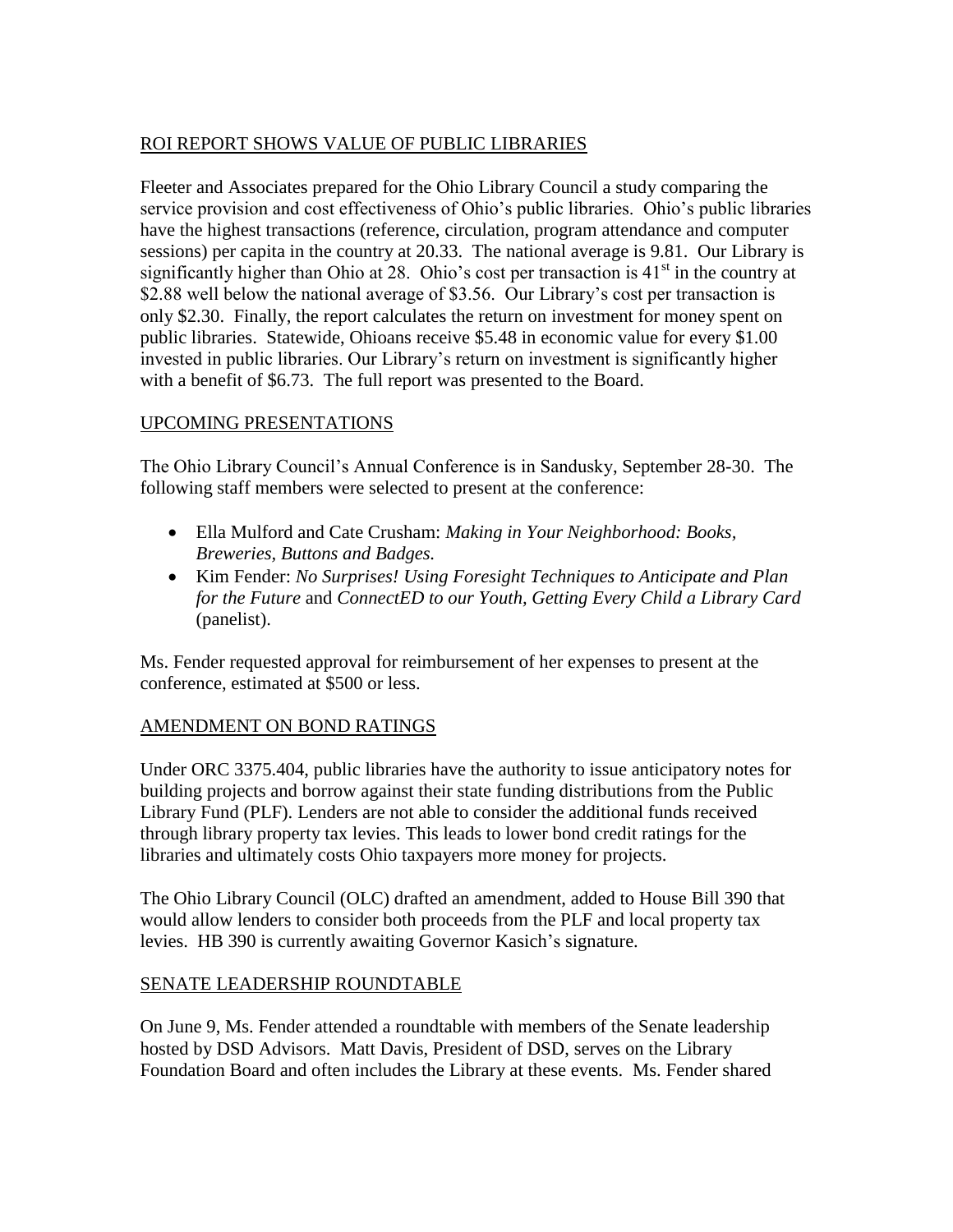information about the bonding legislation just mentioned, the current state of the Public Library Fund and our statewide ROI. In attendance were:

Senator Keith Faber, Senate President Larry Obhof, Senate President Pro Tempore Tom Patton, Majority Floor Leader Bill Seitz, Chairman, Public Utilities Committee Bob Peterson, Chairman, Ways and Means Committee Joe Uecker, Chairman, State and Local Government Lou Terhar, State Representative and Candidate for the Ohio Senate

## ALA LEGISLATIVE DAY

May 2-3 Elaine Fay and Ms. Fender attended the American Library Association's Legislative Day in Washington, DC. They made good use of their short time there starting with a meeting with long-time Library donor, Jill Grisco, whose family has made numerous contributions for the Madisonville Branch Library most recently securing grant funding that funded the replacement of furniture in the children's area. Later that evening, they joined their colleagues from around the country at the Urban Libraries Council's headquarters. The next day they met with staff from the offices of Senator Brown, Senator Portman, and Congressmen Chabot and Wenstrup.

## HEROIN MEDIA REPORT

In mid-May, WCPO reported on the increase in heroin overdoses at the Main Library. The report included statistics that year-to-date there had been 6 overdoses and at this rate the number for the year could be 18, higher than the previous two years combined. The Main Library, at 550,000 square feet in size, is one of the largest public buildings downtown. In 2015, the Main Library had more than 1.1 million visits. The Library has seven security staff members on duty during open hours, with five security guards patrolling the building. In addition, a Cincinnati Police officer is in the Main Library afternoons and evenings. Checks of restrooms in the Library are part of their regular patrols.

The Library does not want to have drug overdoses occurring in any Library facility but as a large, publicly accessible building with more than a million visits each year, it is impossible to completely eliminate this problem given the pervasive drug use in our community.

# UNITED WAY: DAY OF ACTION

The Library will participate in the United Way of Greater Cincinnati's *Day of Action: Wild about Reading* event on Saturday, June 18 from 10 a.m. – 2 p.m. This event will be held at the Cincinnati Zoo Peacock Pavilion and will feature fun and educational activities for families. As program participants, the Library will be highlighted in all promotional material and will receive a booth at the event. The Library's booth will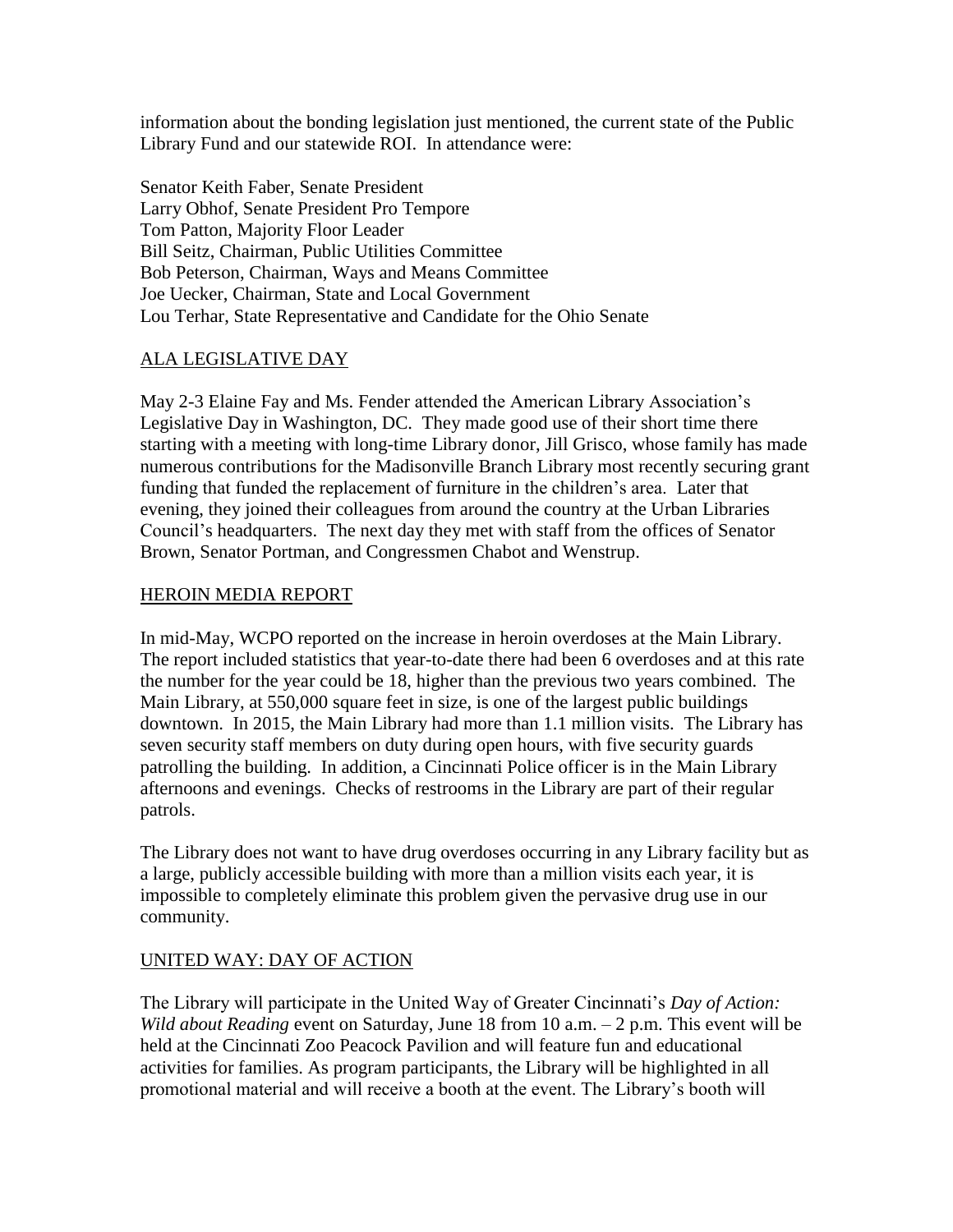feature a literacy-themed, life-size interactive board game activity with prizes and giveaways. Zoo tickets may be purchased for the day of the event online through United Way's website at a discounted rate of \$7 per person with parking included.

## STAFF OF SENATOR ROB PORTMAN TOURS MAKERSPACE

U.S. Senator Rob Portman's local office staff toured the Main Library's MakerSpace during a visit on June 1. Senator Portman is the author of the Educating Tomorrow's Workforce Act of 2015 and staff expressed his interest in learning how the Library is giving Ohio residents access to the equipment and technologies being used in today's industries.

## LIBRARY DAY AT THE REDS SUNDAY, SEPTEMBER 4

In addition to giving out a free Reds ticket to every Summer Learning participant, the Reds will be hosting Library Day at the Sunday, September 4 game. This should be a well-attended game giving the Library even more exposure as September 4 is also the Western & Southern / WEBN Fireworks at Riverfest. The first 10,000 fans will receive a Library and Reds co-branded book light. Other activities are being planned including a pregame parade, first pitch, tables in the fan zone and more.

September 4 is also the date that CBTS has donated tickets to the Library Foundation. Library staff can purchase tickets to the game and support the Foundation.

# ANDERSON TOWNSHIP LIBRARY ASSOCIATION

The Anderson Township Library Association's (ATLA) Annual Used Book Sale at Nagel Middle School was the previous weekend. There was \$31,151 in sales. Proceeds from the sale benefit the Anderson and Mt. Washington branch libraries.

## LIBRARY FOUNDATION

The new USL soccer team FC Cincinnati is donating 20% of all ticket sales to the Library Foundation when the promo code Library16 is used when purchasing tickets.

## FRIENDS OF THE PUBLIC LIBRARY

The Friends held its Annual and Regular meetings on May 6. At the Annual Meeting, the Friends' re-elected 5 members of its Board to the term 2016-2019: Eunice Abel, Jay DeWitt, Consuelo Harris, Jim Jones, and Todd Neumann. It was reported that Board member Amanda Williams tendered her resignation. The Friends reported Library support of \$207,000 for the 2016 fiscal year, ended March 31, 2016.

The annual sale at Main is underway with results to be announced at the meeting.

Mr. Moran moved that the Board approve the report as filed. Mr. Hendon seconded.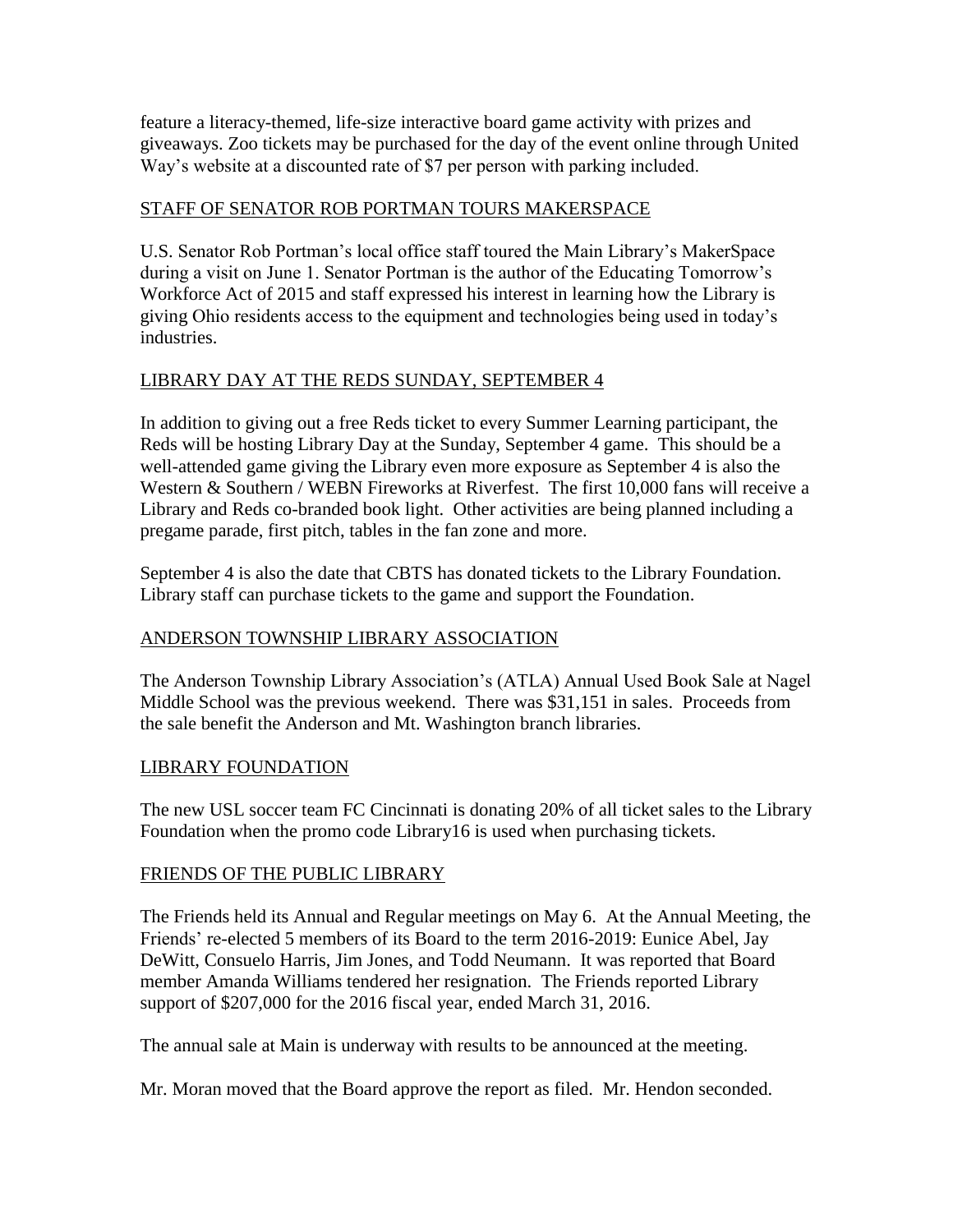Voting for the motion: Mrs. LaMacchia, Mrs. Kohnen, Mr. Hendon, Mr. Moran, Mr. Wright and Mrs. Trauth …6 ayes. The motion carried. **(15-2016)**.

# *INFORMATIONAL ITEMS*

## **LIBRARY OPERATIONS – SERVICES COMMITTEE REPORT**

Mr. Wright introduced Jeff Gerrein, Facilities Operations Manager.

Jeff reported that:

## FACILITIES MAINTENANCE AND PROJECTS UNDERWAY

Managing the maintenance for the Library's 41 facilities is a daunting task. There are approximately 1 million square feet of space, 108 chillers, 2,750 air filters and over 50,000 light bulbs to maintain. In general, it is the goal of Facilities Operations to present well-maintained, clean and functional facilities to Library customers and staff. To accomplish this, Facility Operations consist of four functional units: Maintenance, HVAC, Custodial Services, and Construction Management. Over the past few years, work tickets have gone from over 450 to under 90. This dramatic change is the result of staff from Maintenance, HVAC and Custodial addressing open tickets in a timely manner, and focusing on preventive maintenance to help reduce the need for a work ticket. Of course, construction projects consume a great deal of time for all Facilities staff. In 2015-2016 there were four projects in various stages underway simultaneously: Avondale branch renovation, St. Bernard, Reading and Clifton projects. As well, immediately prior to these projects, the Main Library's South building roof was replaced. The Facilities team works together to ensure customers and staff enjoy a facility that is clean, comfortable, and inviting.

The Board commented that they have new respect for the Facilities staff.

Mr. Wright reported that:

## PLEASANT RIDGE BRANCH MANAGER ACCEPTED TO ALA LEADERSHIP INSTITUTE

Kate Denier, Pleasant Ridge Branch Manager, has been accepted to the American Library Association's Leadership Institute. The 2016 Leadership Institute will focus on *Leading to the Future* and is a four day immersive leadership program happening in Itasca, Illinois. Kate was selected to participate among applicants from across the country. The Institute helps future Library leaders develop and practice their leadership skills in areas critical to the future of the libraries they lead.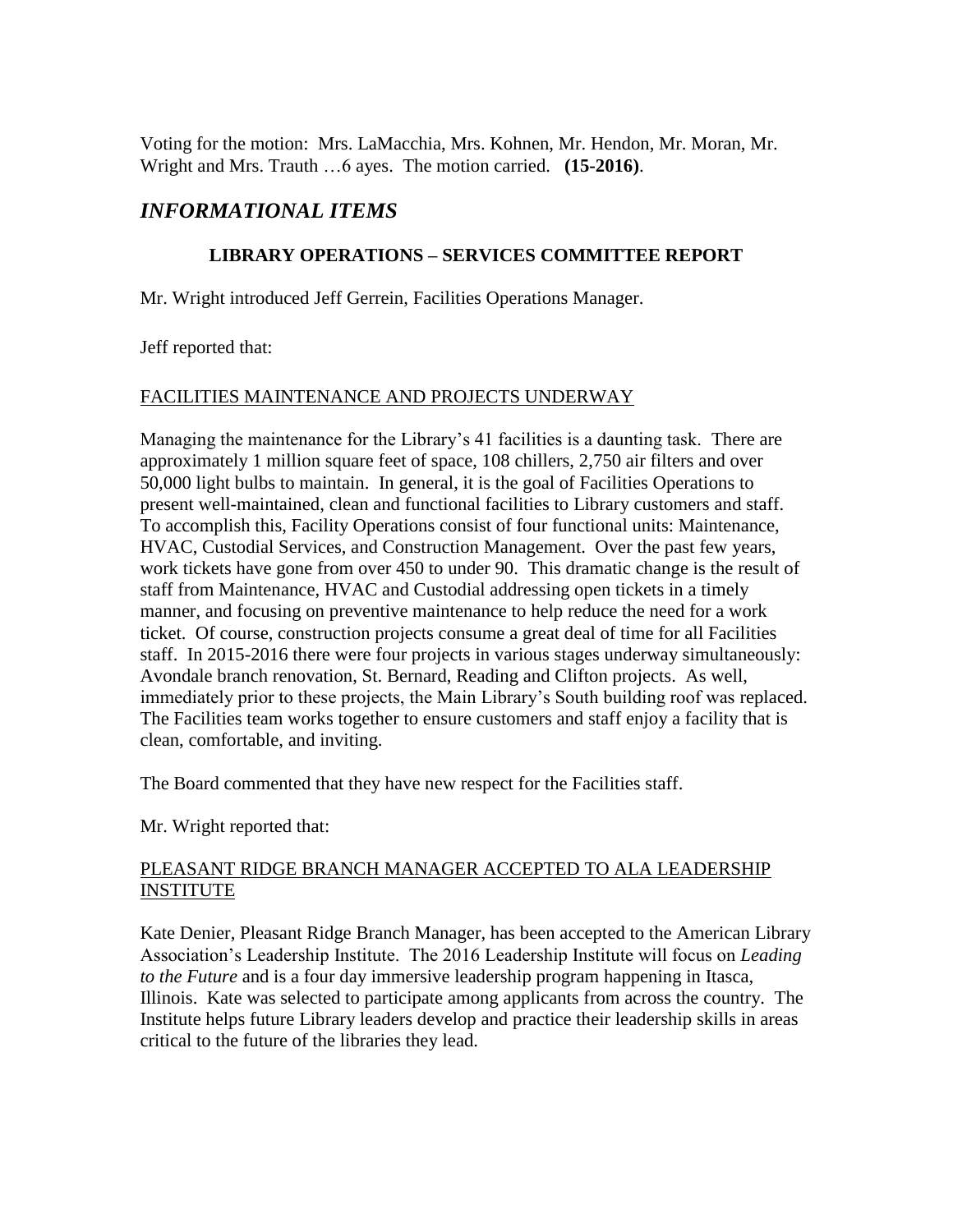## RFID PROJECT COMPLETE

After tagging over 2.5 million items for circulation, the modification of self-check machines and installation of new security gates at Main, the Library's conversion to RFID is complete. Customers and staff report significant benefits from RFID.

#### CINCINNATI MUSEUM CENTER ITEMS TO BE DISPLAYED AT THE LIBRARY

The Library is partnering with the Cincinnati Museum Center in their "Curate My Community" initiative during the Museum's multi-year renovation. A 20-foot Allosaurus skeleton will be placed on the  $2<sup>nd</sup>$  floor bridge and a 12-foot taxidermied polar bear will be located in the Atrium near the elevators. Smaller exhibit items will be placed at branch locations in late 2016. It is anticipated that these displays will continue until late 2018/early 2019 when the renovations to the Museum should be complete.

## CUSTOMER SELF-CHECK-IN PILOT PROJECT AT LOVELAND

In response to requests from customers, a pilot project for a customer self-check-in process was implemented on June 1<sup>st</sup> at the Loveland Branch. Customers who choose to do so will have the option to scan in items that are being returned using the same selfservice devices currently available for customer check out.

## UPCOMING PROGRAMS AND EXHIBITS

#### *Author Visits*

On June 18 at 6:00 p.m., the Main Library will host Jim Obergefell and Debbie Cenziper, authors of *Love Wins: The Lovers and Lawyers Who Fought the Landmark Case for Marriage Equality. Love Wins* is the story of those behind the groundbreaking Supreme Court case that led to the legalization of same-sex marriage.

Also, as mentioned at the April meeting, at 2:00 p.m. on the same day as the Obergefell visit, the Main Library will host award-winning author Jacqueline Woodson. Ms. Woodson won the 2014 National Book Award for her *New York Times* bestselling memoir *Brown Girl Dreaming*.

#### *Writing Workshops*

Jeff Hillard, the Library Foundation's Writer-in-Residence, will host a series of writer's workshops at the Main Library on June 25, July 30 and September 24 at 1:00 p.m. Topics will include self-publishing, writing short stories and writing a memoir.

Also, the Library is partnering with Xavier University Library to host teen writing camps at the Sharonville and Corryville Branches. Mr. Hillard will serve as one of the instructors as well as faculty, students, and alumni from Xavier University. Workshops will be held at the Sharonville Branch from July 11-15 from 1:00 p.m. to 4:00 p.m. and at the Corryville Branch from August 1-5 from 1:00 p.m. to 4:00 p.m.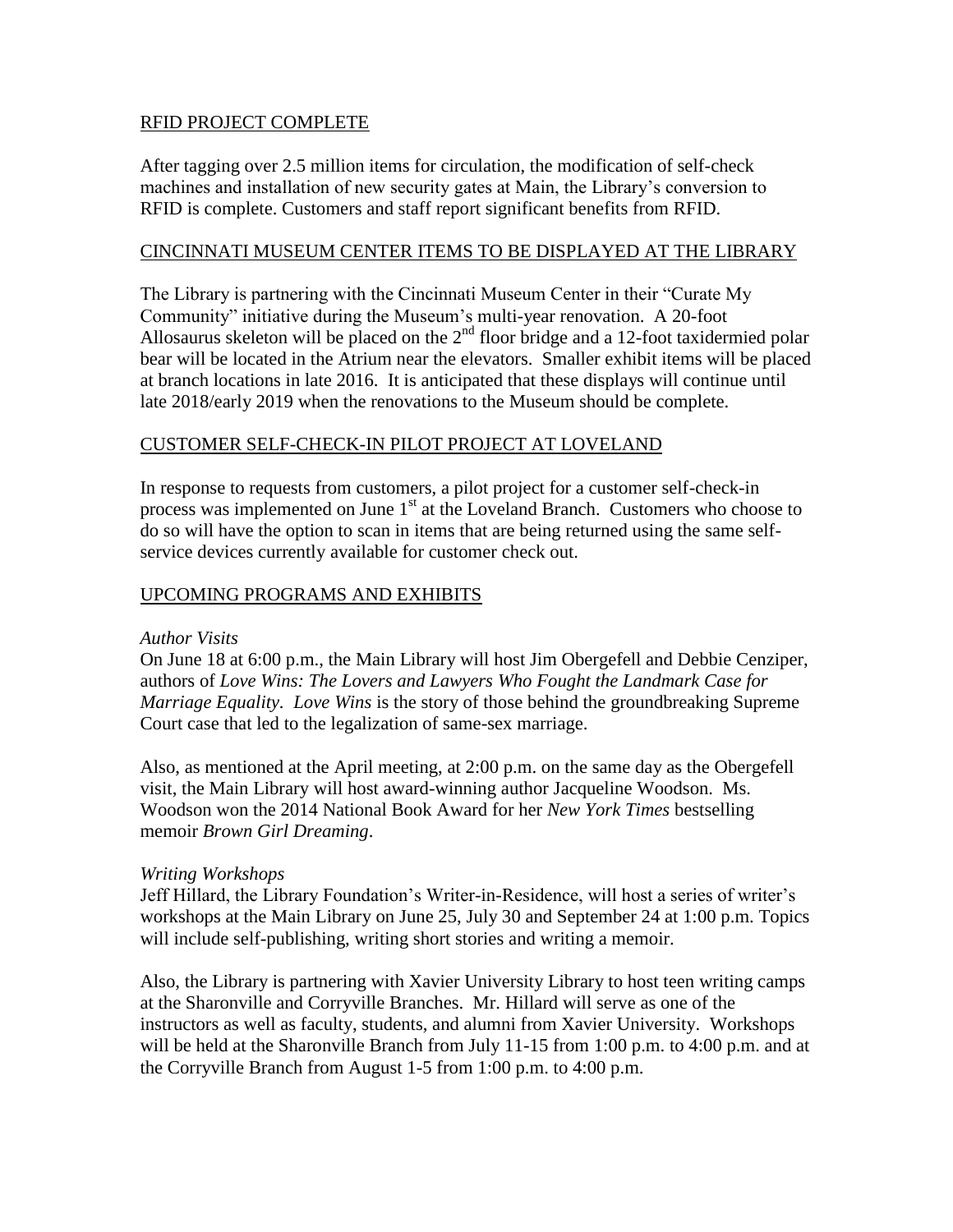#### *Veterans Coming Home Project*

As part of the Library's partnership with CET and their *Veterans Coming Home* project, the Library will host a veterans' town hall meeting at the Main Library on the evening of July 19. CET will show footage from interviews with veterans and a panel of experts will discuss issues related to post-9/11 veterans.

#### *Cincinnati Pops Performance*

On July 23 at 2:00 p.m., the Cincinnati Pops Poptet will perform a selection of soul and R&B music, in honor of Aretha Franklin's Cincinnati Pops debut. CSO violinist Joanne Wojtowicz will perform a set of experimental music during the Popular Library's monthly Experimental Music series on July 27 at 7:00 p.m.

#### *17th Annual Bookworks XVII Exhibit*

Cincinnati Book Arts Society (CBAS) will hold Bookworks XVII, its  $17<sup>th</sup>$  annual exhibit of traditional and contemporary handmade books in the Atrium of the Main Library from June 14 – September 4. There will be artist walk-throughs and book making demonstrations on the following Sundays, June 19, July 17, and August 21 at 2:00 p.m.

#### *Thinking Money Exhibit*

The Library is one of 50 sites selected to host *Thinking Money*, a new traveling exhibition designed to teach young people and their families about money in a way that is not only understandable, but fun. The 1,000-square-foot exhibition will be on display at the Library for a six-week period, May 17 – June 24, 2017. The Library will also receive a \$1,000 programming allowance.

# *CONSENT AGENDA ITEMS*

Mr. Wright presented the following items for approval:

- Minutes of the Regular Meeting held April 12, 2016.
- Investment Report (summary of invested balances) as of April 30, 2016 and May 31, 2016.

#### **Investment Report**

|                               | Amount          | Amount         |
|-------------------------------|-----------------|----------------|
|                               | 4/30/2016       | 5/31/2016      |
|                               |                 |                |
| <b>Fifth Third Investment</b> |                 |                |
| General Fund                  | \$500,000.00    | \$500,000.00   |
| Building and Repair           | 1,000,020.55    | 1,000,020.55   |
|                               | \$1,500,020.55  | \$1,500,020.55 |
| <b>Operating Account</b>      |                 |                |
| General Fund                  | \$10,313,754.43 | \$9,334,277.22 |
| Insurance/Indemnification     | 230,000.00      | 230,000.00     |
| Special Revenue Funds         | 288,181.15      | 265, 104.91    |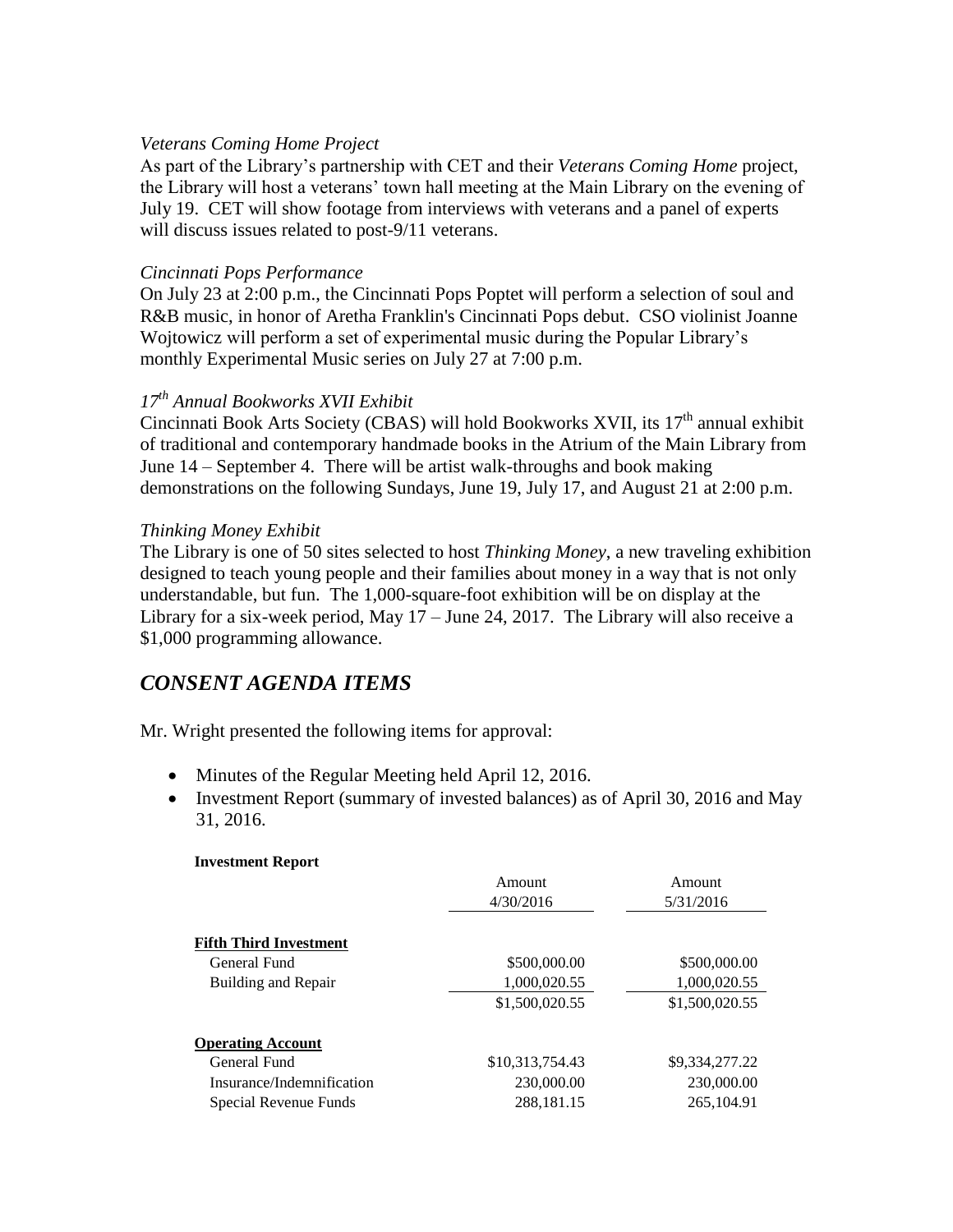| <b>GRAND TOTAL</b>                                    | \$23,938,185.39 | \$22,908,025.78 |
|-------------------------------------------------------|-----------------|-----------------|
| <b>Permanent Trust Funds</b>                          | \$6,740,531.00  | \$6,740,531.00  |
| <b>Managed Investments (Trust)</b><br><b>Funds</b> ): |                 |                 |
| Building and Repair                                   | 1,049,196.63    | 1,049,610.24    |
| STAR Ohio                                             | \$14,648,437.21 | \$13,617,863.99 |
| <b>Permanent Trust Funds</b>                          | 1,444,069.39    | 1,430,539.16    |
| Building and Repair                                   | 2,372,432.24    | 2,357,942.70    |

- Monthly Financial Reports for the periods ending April 30, 2016 and May 31, 2016.
- Contributions, Gifts and Donations

# CONTRIBUTIONS, GIFTS, AND DONATIONS RECEIVED GREATER THAN \$1000 January 1, 2016 through May 31, 2016

| 01/11/2016 | <b>Hamilton County</b>            | Support of Abell Permanent Fund             | 2,800.00  |
|------------|-----------------------------------|---------------------------------------------|-----------|
|            | <b>Genealogical Society</b>       |                                             |           |
| 01/25/2016 | <b>Library Foundation</b>         | <b>Annual Caldecott Gift</b>                | 1,000.00  |
| 01/25/2016 | <b>Library Foundation</b>         | Support for St. Bernard Branch from sale of | 2,000.00  |
|            |                                   | Keener books                                |           |
| 01/25/2016 | <b>Library Foundation</b>         | Support for Mariemont Branch from Barbara   | 4,000.00  |
|            |                                   | <b>Bruce</b>                                |           |
| 01/25/2016 | <b>Library Foundation</b>         | Second installment of Schott Foundation     | 30,000.00 |
|            |                                   | Homework Helpers                            |           |
| 01/29/2016 | <b>Library Foundation</b>         | Eva Jane Romaine Coombe Earnings            | 36,673.95 |
| 04/12/2016 | Friends of the Public             | Contribution for Walnut Hills AV Equipment  | 5,500.00  |
|            | Library                           |                                             |           |
| 04/20/2016 | Helen Cheng                       | Purchase of materials                       | 5,000.00  |
| 04/26/2016 | <b>Mariemont Preschool Parent</b> | Specific items for the Mariemont Branch     | 1,954.02  |
|            | Group                             |                                             |           |
| 05/02/2016 | <b>Library Foundation</b>         | <b>Pet Memorials</b>                        | 1,662.00  |
| 05/02/2016 | <b>Library Foundation</b>         | Support for Summer Camp Reading from the    | 15,000.00 |
|            |                                   | Pfau grant                                  |           |
| 05/02/2016 | <b>Library Foundation</b>         | Third installment of Schott Foundation      | 30,000.00 |
|            |                                   | Homework Helpers                            |           |
| Various    | Friends of the Public             | Support for Programs (Jan 2016 - May 2016)  | 63,844.46 |
|            | Library                           |                                             |           |

Personnel Change Report reflects changes through June 4, 2016.

| Action             | Agency          | <b>Position Title</b>                | TTE. | <b>Employee Name</b>              | <b>Effective</b><br>Date |
|--------------------|-----------------|--------------------------------------|------|-----------------------------------|--------------------------|
| <b>APPOINTMENT</b> | AVONDALE BRANCH | LIBRARY SERVICES<br><b>ASSISTANT</b> |      | MIDDLEBROOKS.<br><b>CAMERON P</b> | 05/08/2016               |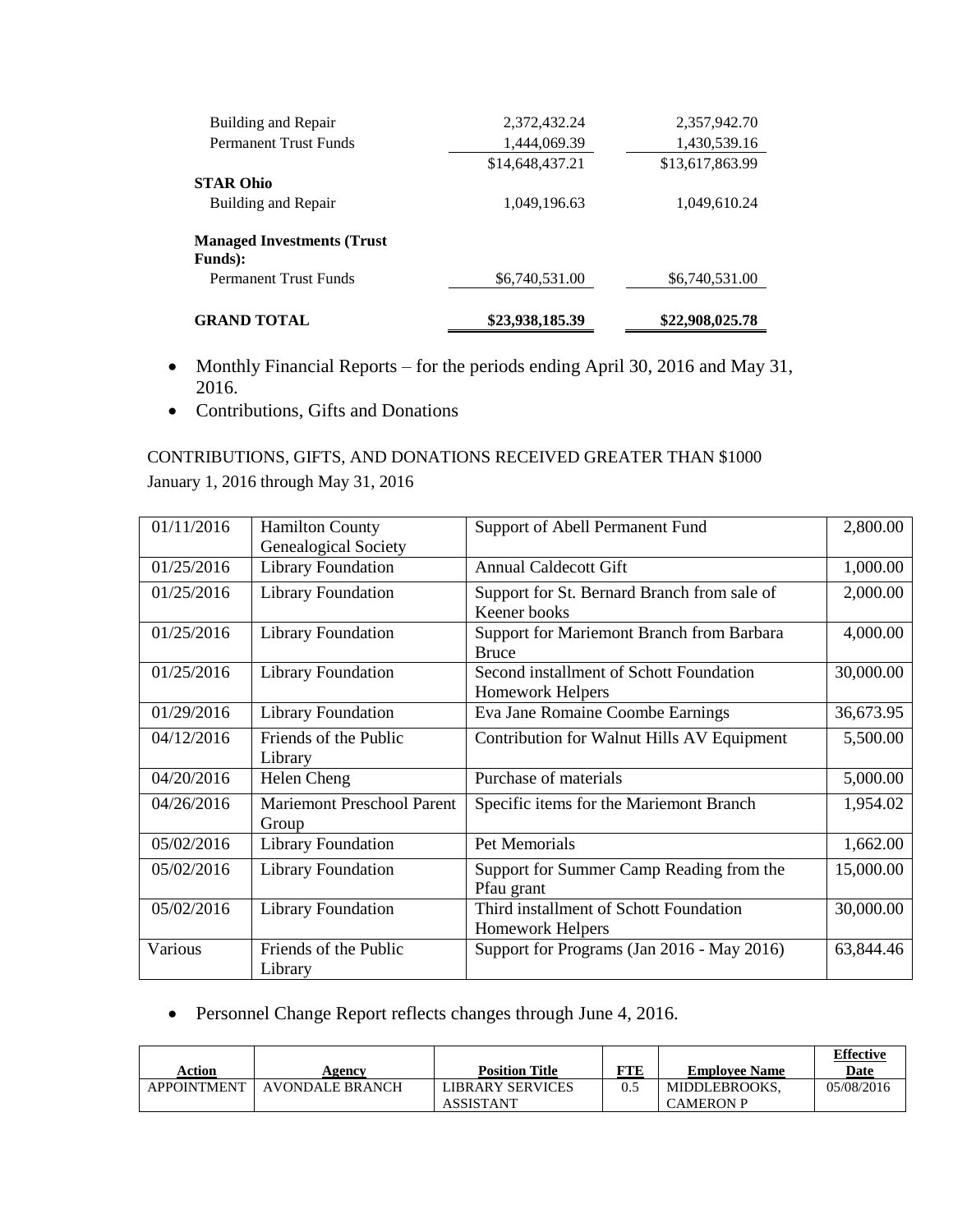| <b>APPOINTMENT</b> | <b>CHEVIOT BRANCH</b>                   | <b>LIBRARY SERVICES</b><br><b>ASSISTANT</b> | 0.5              | SALYERS,<br><b>ALEXANDRIA M</b> | 04/10/2016 |
|--------------------|-----------------------------------------|---------------------------------------------|------------------|---------------------------------|------------|
| <b>APPOINTMENT</b> | <b>CHILDREN'S LEARNING</b>              | <b>CHILDREN'S</b>                           | $\mathbf{1}$     | CLARDY, ALEXIS M                | 04/10/2016 |
|                    | <b>CENTER</b>                           | <b>LIBRARIAN</b>                            |                  |                                 |            |
| <b>APPOINTMENT</b> | <b>CIRCULATION</b>                      | <b>LIBRARY SERVICES</b>                     | 0.5              | FOOTE, HEIDI D                  | 05/22/2016 |
|                    | <b>SERVICES</b>                         | <b>ASSISTANT</b>                            |                  |                                 |            |
| <b>APPOINTMENT</b> | <b>CIRCULATION</b>                      | <b>LIBRARY SERVICES</b>                     | 0.5              | MISKELL, KELSEA E               | 05/08/2016 |
|                    | <b>SERVICES</b>                         | <b>ASSISTANT</b>                            |                  |                                 |            |
| <b>APPOINTMENT</b> | <b>CIRCULATION</b>                      | <b>LIBRARY SERVICES</b>                     | 0.5              | RICHTAND, TRACY                 | 05/22/2016 |
|                    | <b>SERVICES</b>                         | <b>ASSISTANT</b>                            |                  | W                               |            |
| <b>APPOINTMENT</b> | <b>CLIFTON BRANCH</b>                   | <b>LIBRARY SERVICES</b><br><b>ASSISTANT</b> | 0.5              | HAWLEY, VICTORIA<br>B           | 03/27/2016 |
| <b>APPOINTMENT</b> | <b>COMMUNICATION &amp;</b>              | <b>NETWORK</b>                              | $\mathbf{1}$     | <b>CUPP, RICHARD A</b>          | 04/10/2016 |
|                    | NETWORK SRV                             | <b>ADMINISTRATOR</b>                        |                  |                                 |            |
| <b>APPOINTMENT</b> | <b>COMPUTER SERVICES</b>                | PC SUPPORT                                  | $\mathbf{1}$     | WARD, BENJAMIN M                | 04/10/2016 |
|                    |                                         | <b>SPECIALIST</b>                           |                  |                                 |            |
| <b>APPOINTMENT</b> | <b>HUMAN RESOURCES</b>                  | HUMAN RESOURCES                             | 0.5              | ROOF, LORETTAK                  | 05/08/2016 |
|                    |                                         | <b>REP</b>                                  |                  |                                 |            |
| <b>APPOINTMENT</b> | <b>INFORMATION &amp;</b>                | REFERENCE TEAM                              | $\mathbf{1}$     | RAMPA, JUSTYN E                 | 04/10/2016 |
|                    | REFERENCE DEPT                          | <b>LEADER</b>                               |                  |                                 |            |
| <b>APPOINTMENT</b> | <b>INFORMATION &amp;</b>                | <b>SHELVER</b>                              | 0.5              | WEINER, CRISTINA R              | 04/10/2016 |
|                    | REFERENCE DEPT                          |                                             |                  |                                 |            |
| <b>APPOINTMENT</b> | LOVELAND BRANCH                         | <b>STUDENT SHELVER</b>                      | $\overline{0.3}$ | ORTH, NATALIE B                 | 04/24/2016 |
| <b>APPOINTMENT</b> | <b>LOVELAND BRANCH</b>                  | STUDENT SHELVER                             | 0.3              | REARDON,                        | 05/22/2016 |
|                    |                                         |                                             |                  | <b>MARGARET M</b>               |            |
| <b>APPOINTMENT</b> | MARIEMONT BRANCH                        | <b>STUDENT SHELVER</b>                      | $\overline{0.3}$ | NICHTING, ALYSSA                | 04/24/2016 |
|                    |                                         |                                             |                  | A                               |            |
| <b>APPOINTMENT</b> | <b>MARKETING</b>                        | COMM. & GOVT. REL.                          | 0.5              | MERSFELDER,                     | 04/24/2016 |
|                    |                                         | <b>ASSISTANT</b>                            |                  | <b>BRITTANY R</b>               |            |
| <b>APPOINTMENT</b> | <b>MARKETING</b>                        | <b>GRAPHIC DESIGNER -</b>                   | $\mathbf{1}$     | SHAKESPEARE,                    | 04/24/2016 |
|                    |                                         | <b>TEMP</b>                                 |                  | SIMON C                         |            |
| <b>APPOINTMENT</b> | <b>MARKETING</b>                        | WEB DEVELOPER                               | $\mathbf{1}$     | <b>BECKER, JOSHUA T</b>         | 03/27/2016 |
|                    |                                         |                                             |                  |                                 |            |
| <b>APPOINTMENT</b> | MONFORT HEIGHTS                         | <b>STUDENT SHELVER</b>                      | 0.3              | PAUL, HANNAH M                  | 04/10/2016 |
|                    | <b>BRANCH</b>                           |                                             |                  |                                 |            |
| <b>APPOINTMENT</b> | NORTH CENTRAL                           | <b>LIBRARY SERVICES</b>                     | 0.6              | DICKHAUS, JOSEPH<br>A           | 05/22/2016 |
| <b>APPOINTMENT</b> | <b>BRANCH</b><br><b>NORWOOD BRANCH</b>  | <b>ASSISTANT</b><br><b>STUDENT SHELVER</b>  | $\overline{0.3}$ | MULLANEY, QUINN                 | 05/08/2016 |
|                    |                                         |                                             |                  | T                               |            |
| <b>APPOINTMENT</b> | PLEASANT RIDGE                          | <b>LIBRARY SERVICES</b>                     | 0.5              | DERBY, SARAH T                  | 04/10/2016 |
|                    | <b>BRANCH</b>                           | <b>ASSISTANT</b>                            |                  |                                 |            |
| <b>APPOINTMENT</b> | POPULAR LIBRARY                         | <b>SHELVER</b>                              | 0.5              | BELL, CLEO E                    | 04/10/2016 |
|                    |                                         |                                             |                  |                                 |            |
| <b>APPOINTMENT</b> | POPULAR LIBRARY                         | <b>SHELVER</b>                              | 0.5              | CASWELL, JOSHUA                 | 04/10/2016 |
|                    |                                         |                                             |                  | A                               |            |
| <b>APPOINTMENT</b> | SHARONVILLE BRANCH                      | <b>LIBRARY SERVICES</b>                     | 0.5              | HUDAK, KARIN E                  | 03/27/2016 |
|                    |                                         | <b>ASSISTANT</b>                            |                  |                                 |            |
| <b>APPOINTMENT</b> | SHARONVILLE BRANCH                      | STUDENT SHELVER                             | 0.3              | MORGAN, KAYLI R                 | 05/08/2016 |
|                    |                                         |                                             |                  |                                 |            |
| <b>APPOINTMENT</b> | <b>SYMMES TOWNSHIP</b>                  | <b>LIBRARY SERVICES</b>                     | 0.5              | SPENCER, JENNIFER               | 03/27/2016 |
|                    | <b>BRANCH</b>                           | <b>ASSISTANT</b>                            |                  | M                               |            |
| <b>APPOINTMENT</b> | <b>SYMMES TOWNSHIP</b><br><b>BRANCH</b> | STUDENT SHELVER                             | 0.3              | <b>BUSH, KAYLIN J</b>           | 04/10/2016 |
| <b>APPOINTMENT</b> |                                         | SENIOR LIBRARY                              |                  | SCHWENDENMANN,                  | 05/22/2016 |
|                    | TECHCENTER /<br><b>MAKERSPACE</b>       | <b>SERVICES ASST</b>                        | 0.6              | <b>KATELYN A</b>                |            |
| <b>APPOINTMENT</b> | <b>VIRTUAL</b>                          | <b>LIBRARY SERVICES</b>                     | 0.5              | KAY, ABBY C                     | 05/22/2016 |
|                    | <b>INFORMATION CENTER</b>               | <b>ASSISTANT</b>                            |                  |                                 |            |
| <b>APPOINTMENT</b> | WESTWOOD BRANCH                         | <b>LIBRARY SERVICES</b>                     | 0.5              | FISCHER, MORGAN                 | 03/27/2016 |
|                    |                                         | <b>ASSISTANT</b>                            |                  | A                               |            |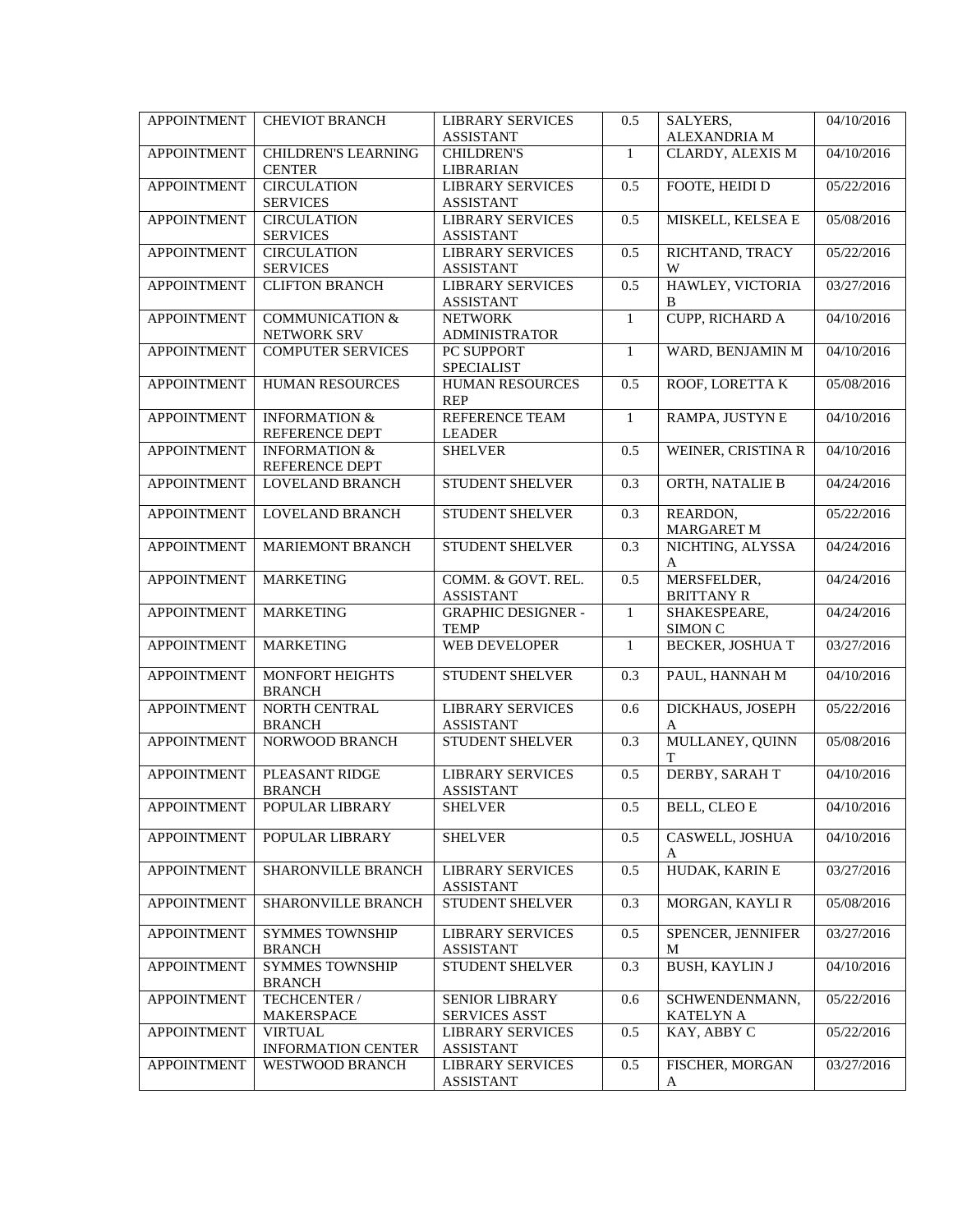| <b>CHANGE</b>    | <b>BLUE ASH BRANCH</b>                             | <b>LIBRARY SERVICES</b><br><b>ASSISTANT</b>               | 0.5              | GORTEMILLER,<br><b>ELIZABETH C</b> | 03/27/2016 |
|------------------|----------------------------------------------------|-----------------------------------------------------------|------------------|------------------------------------|------------|
| <b>CHANGE</b>    | <b>BLUE ASH BRANCH</b>                             | <b>LIBRARY SERVICES</b><br><b>ASSISTANT</b>               | 0.6              | HARTZLER, LYDIA A                  | 05/22/2016 |
| <b>CHANGE</b>    | <b>BLUE ASH BRANCH</b>                             | <b>TEEN LIBRARIAN</b>                                     | $\mathbf{1}$     | LEBOURVEAU,<br><b>KELLY A</b>      | 04/24/2016 |
| <b>CHANGE</b>    | <b>CATALOGING &amp;</b><br>PROCESSING              | <b>LINE ASST</b><br>ELECTRONIC PROC.                      | $\mathbf{1}$     | EICK, MARCIE H                     | 03/27/2016 |
| <b>CHANGE</b>    | CATALOGING &<br>PROCESSING                         | LINE ASST PHYSICAL<br>PROCESSING                          | 1                | SHIP, DANIELLE                     | 04/24/2016 |
| <b>CHANGE</b>    | <b>CATALOGING &amp;</b><br>PROCESSING              | LINE ASST PHYSICAL<br><b>PROCESSING</b>                   | $\mathbf{1}$     | WILLIAMS,<br><b>SAMANTHA</b>       | 04/10/2016 |
| <b>CHANGE</b>    | <b>CIRCULATION</b><br><b>SERVICES</b>              | <b>LIBRARY SERVICES</b><br><b>ASSISTANT</b>               | 0.6              | AMMON, MELANIE                     | 03/27/2016 |
| <b>CHANGE</b>    | <b>CIRCULATION</b><br><b>SERVICES</b>              | <b>LIBRARY SERVICES</b><br><b>ASSISTANT</b>               | $\mathbf{1}$     | RILEY, BRIAN J                     | 05/08/2016 |
| <b>CHANGE</b>    | <b>CIRCULATION</b><br><b>SERVICES</b>              | <b>LIBRARY SERVICES</b><br><b>ASSISTANT</b>               | 1                | <b>STIVERS, JEFFREY D</b>          | 05/08/2016 |
| <b>CHANGE</b>    | <b>FISCAL OFFICE</b>                               | FINANCIAL CLERK I                                         | $\mathbf{1}$     | DANNEMILLER,<br><b>KATHLEEN</b>    | 05/08/2016 |
| <b>CHANGE</b>    | <b>GREEN TOWNSHIP</b><br><b>BRANCH</b>             | <b>CHILDRENS</b><br>LIBRARIAN                             | $\mathbf{1}$     | GALLAGHER-<br>SAUTER, BRIDGID K    | 05/22/2016 |
| <b>CHANGE</b>    | <b>MARKETING</b>                                   | <b>MARKETING</b><br><b>MANAGER</b>                        | $\mathbf{1}$     | RICE, CHRISTOPHER                  | 04/10/2016 |
| <b>CHANGE</b>    | <b>MATERIALS SELECTION</b><br>& ACQ                | <b>COLLECTION</b><br><b>DEVELOPME</b><br><b>LIBRARIAN</b> | $\mathbf{1}$     | COOPER, STEPHANIE<br>D             | 04/10/2016 |
| <b>CHANGE</b>    | MATERIALS SELECTION<br>& ACQ                       | <b>SERIALS</b><br><b>ACQUISITIONS</b><br>LIBRARIAN        | $\mathbf{1}$     | HAVERLAND,<br><b>AMANDA M</b>      | 04/10/2016 |
| <b>CHANGE</b>    | MONFORT HEIGHTS<br><b>BRANCH</b>                   | <b>LIBRARY SERVICES</b><br><b>ASSISTANT</b>               | 0.5              | HERRMANN, ANNA<br>C                | 04/10/2016 |
| <b>CHANGE</b>    | <b>SORTING &amp; MATERIALS</b><br><b>RETRIEVAL</b> | PAGE                                                      | $\mathbf{1}$     | DOWNING, JOSHUA                    | 04/10/2016 |
| <b>CHANGE</b>    | TECHCENTER /<br>MAKERSPACE                         | <b>EBM TECHNICIAN</b>                                     | $\mathbf{1}$     | METZ, MICHAEL S                    | 03/27/2016 |
| <b>CHANGE</b>    | TECHCENTER /<br>MAKERSPACE                         | <b>SENIOR LIBRARY</b><br>SERVICES ASST                    | 0.5              | ONONYE, UCHENNA                    | 03/27/2016 |
| <b>CHANGE</b>    | TECHCENTER /<br>MAKERSPACE                         | <b>SENIOR LIBRARY</b><br><b>SERVICES ASST</b>             | 0.6              | ROSS, JEREMY L                     | 03/27/2016 |
| <b>CHANGE</b>    | TECHCENTER /<br><b>MAKERSPACE</b>                  | <b>SENIOR LIBRARY</b><br><b>SERVICES ASST</b>             | $\mathbf{1}$     | MCAFEE JR,<br><b>WILLIAM A</b>     | 04/10/2016 |
| <b>CHANGE</b>    | VIRTUAL<br><b>INFORMATION CENTER</b>               | LIBRARY SERVICES<br><b>ASSISTANT</b>                      | 0.6              | <b>CLARK, MIRANDA F</b>            | 04/24/2016 |
| <b>DEPARTURE</b> | <b>AVONDALE BRANCH</b>                             | <b>HOMEWORK HELP</b><br><b>AIDE</b>                       | $\overline{0.3}$ | ROSE, SARAH J                      | 05/27/2016 |
| <b>DEPARTURE</b> | <b>BLUE ASH BRANCH</b>                             | <b>LIBRARY SERVICES</b><br><b>ASSISTANT</b>               | 0.5              | GORTEMILLER,<br>ELIZABETH C        | 05/21/2016 |
| <b>DEPARTURE</b> | <b>BOND HILL BRANCH</b>                            | STUDENT SHELVER                                           | 0.3              | EDWARDS, SIDNEY<br>N               | 05/11/2016 |
| <b>DEPARTURE</b> | CATALOGING &<br>PROCESSING                         | <b>LINE ASST</b><br>ELECTRONIC PROC.                      | 1                | EICK, MARCIE H                     | 05/13/2016 |
| <b>DEPARTURE</b> | <b>CATALOGING &amp;</b><br>PROCESSING              | LINE ASST PHYSICAL<br>PROCESSING                          | $\mathbf{1}$     | SHEELIT, SOPHIA                    | 03/31/2016 |
| <b>DEPARTURE</b> | <b>CHEVIOT BRANCH</b>                              | <b>LIBRARY SERVICES</b><br><b>ASSISTANT</b>               | 0.5              | SALYERS,<br>ALEXANDRIA M           | 04/11/2016 |
| <b>DEPARTURE</b> | <b>CHEVIOT BRANCH</b>                              | <b>LIBRARY SERVICES</b><br><b>ASSISTANT</b>               | $\mathbf{1}$     | UHLENBROCK,<br><b>MARY M</b>       | 05/27/2016 |
| <b>DEPARTURE</b> | <b>CIRCULATION</b><br><b>SERVICES</b>              | <b>CIRCULATION TEAM</b><br><b>LEADER</b>                  | $\mathbf{1}$     | LAURSEN, HENRIK E                  | 05/06/2016 |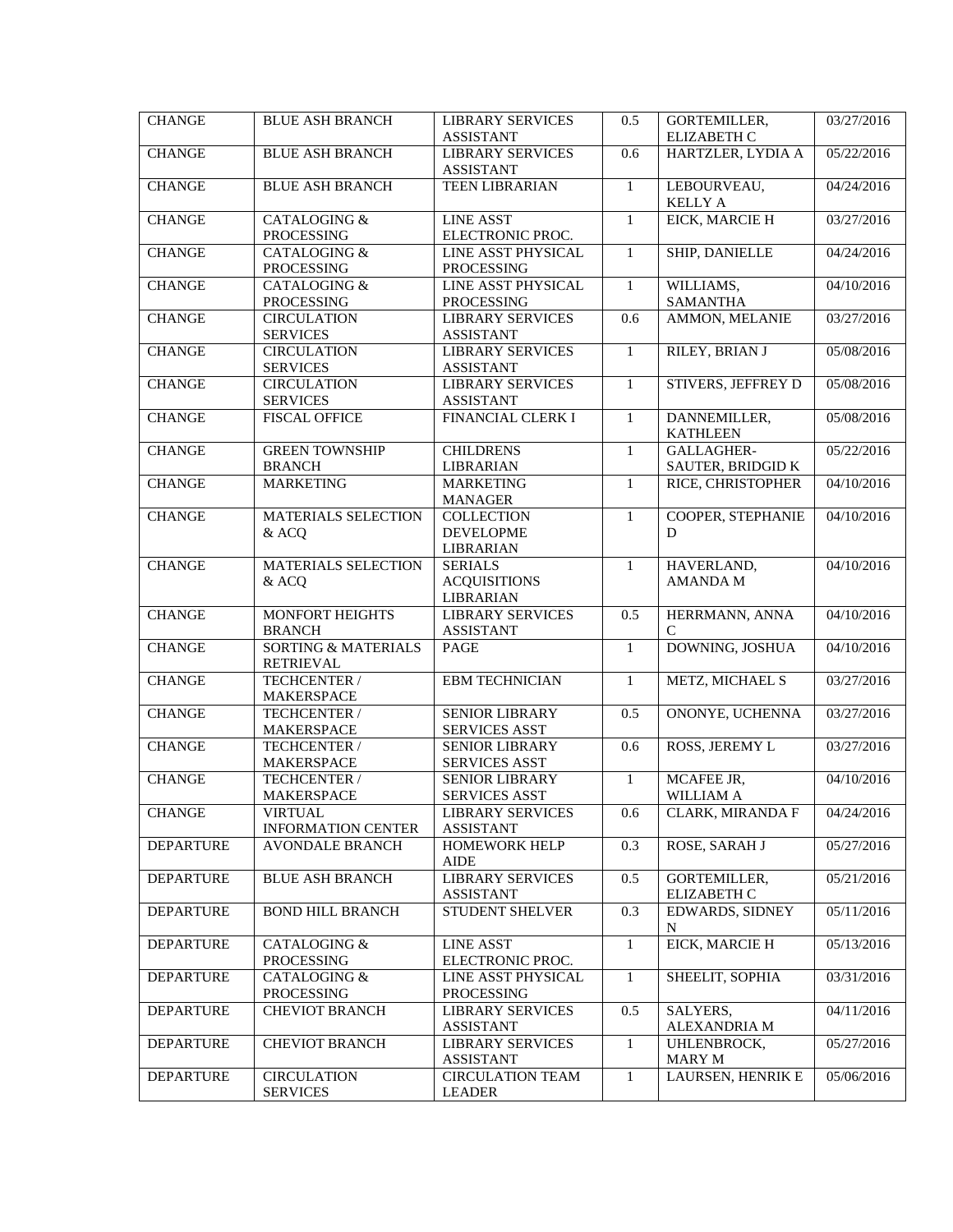| <b>DEPARTURE</b> | <b>CIRCULATION</b><br><b>SERVICES</b>           | <b>LIBRARY SERVICES</b><br><b>ASSISTANT</b>               | 0.5              | ARNOLD, MIRANDA                  | 04/07/2016 |
|------------------|-------------------------------------------------|-----------------------------------------------------------|------------------|----------------------------------|------------|
| <b>DEPARTURE</b> | <b>CIRCULATION</b><br><b>SERVICES</b>           | <b>LIBRARY SERVICES</b><br><b>ASSISTANT</b>               | 0.5              | WINTLE, HEATHER                  | 04/09/2016 |
| <b>DEPARTURE</b> | <b>CIRCULATION</b><br><b>SERVICES</b>           | <b>LIBRARY SERVICES</b><br><b>ASSISTANT</b>               | 0.5              | PHILPOTT, CIERA L                | 05/13/2016 |
| <b>DEPARTURE</b> | <b>CIRCULATION</b><br><b>SERVICES</b>           | <b>LIBRARY SERVICES</b><br><b>ASSISTANT</b>               | $\mathbf{1}$     | HOLLOWAY,<br><b>NORMAN</b>       | 05/20/2016 |
| <b>DEPARTURE</b> | <b>CORRYVILLE BRANCH</b>                        | <b>HOMEWORK HELP</b><br><b>AIDE</b>                       | 0.3              | FRANK, MIRANDA L                 | 04/28/2016 |
| <b>DEPARTURE</b> | <b>CORRYVILLE BRANCH</b>                        | <b>LIBRARY SERVICES</b><br><b>ASSISTANT</b>               | 0.5              | JONES, ELIZABETH<br>A            | 05/18/2016 |
| <b>DEPARTURE</b> | DEER PARK BRANCH                                | <b>HOMEWORK HELP</b><br><b>AIDE</b>                       | 0.3              | DAVIS, BRANDON C                 | 05/13/2016 |
| <b>DEPARTURE</b> | <b>DEER PARK BRANCH</b>                         | STUDENT SHELVER                                           | $\overline{0.3}$ | BRUMMETT,<br><b>SAMANTHA</b>     | 04/12/2016 |
| <b>DEPARTURE</b> | <b>DEER PARK BRANCH</b>                         | <b>TEEN LIBRARIAN</b>                                     | $\mathbf{1}$     | GRANDSTAFF,<br><b>ANGELAH</b>    | 05/06/2016 |
| <b>DEPARTURE</b> | <b>DIRECTOR'S OFFICE</b>                        | <b>STRATEGIC</b><br><b>INITIATIVES</b><br><b>DIRECTOR</b> | $\mathbf{1}$     | DRONSFIELD,<br><b>MICHELLE R</b> | 05/16/2016 |
| <b>DEPARTURE</b> | <b>EDUCATION &amp;</b><br>HOMEWORK SUPPORT      | <b>EDUC &amp; HOMEWORK</b><br><b>SUPPORT ASST</b>         | 0.6              | BEERY,<br><b>CHRISTOPHER S</b>   | 05/11/2016 |
| <b>DEPARTURE</b> | <b>FISCAL OFFICE</b>                            | FINANCIAL CLERK I                                         | $\mathbf{1}$     | MCMAHAN, TARA Y                  | 04/08/2016 |
| <b>DEPARTURE</b> | <b>GENEALOGY &amp; LOCAL</b><br><b>HISTORY</b>  | <b>REFERENCE</b><br><b>LIBRARIAN</b>                      | $\mathbf{1}$     | <b>MAGEE, DOUGLAS S</b>          | 03/31/2016 |
| <b>DEPARTURE</b> | <b>HUMAN RESOURCES</b>                          | HR REP/VOLUNTEER<br><b>COORDINATOR</b>                    | 0.5              | LUXENBERGER, LEE<br><b>ANN</b>   | 04/29/2016 |
| <b>DEPARTURE</b> | <b>INFORMATION &amp;</b><br>REFERENCE DEPT      | <b>SHELVER</b>                                            | 0.5              | WEINER, CRISTINA R               | 04/26/2016 |
| <b>DEPARTURE</b> | LOVELAND BRANCH                                 | STUDENT SHELVER                                           | 0.3              | JOHNSON, MADISON                 | 04/06/2016 |
| <b>DEPARTURE</b> | <b>MADEIRA BRANCH</b>                           | <b>STUDENT SHELVER</b>                                    | 0.3              | <b>BELL, ASHLEY L</b>            | 05/21/2016 |
| <b>DEPARTURE</b> | MADISONVILLE<br><b>BRANCH</b>                   | <b>LIBRARY SERVICES</b><br><b>ASSISTANT</b>               | 0.5              | <b>BLANKENSHIP,</b><br>PETER R   | 05/13/2016 |
| <b>DEPARTURE</b> | <b>MARIEMONT BRANCH</b>                         | <b>LIBRARY SERVICES</b><br><b>ASSISTANT</b>               | 0.5              | <b>SCOTT, SARAH</b>              | 05/31/2016 |
| <b>DEPARTURE</b> | MATERIALS SELECTION<br>& ACO                    | <b>COLLECTION</b><br><b>DEVELOPME</b><br><b>LIBRARIAN</b> | $\mathbf{1}$     | KOVACS, THERESA<br>T             | 03/31/2016 |
| <b>DEPARTURE</b> | MONFORT HEIGHTS<br><b>BRANCH</b>                | <b>SENIOR LIBRARY</b><br><b>SERVICES ASST</b>             | 0.5              | ZEIGER, EILEEN P                 | 05/21/2016 |
| <b>DEPARTURE</b> | POPULAR LIBRARY                                 | <b>SHELVER</b>                                            | 0.5              | <b>BROWN, BETHANY J</b>          | 05/06/2016 |
| <b>DEPARTURE</b> | <b>READING BRANCH</b>                           | STUDENT SHELVER                                           | 0.3              | SPRINGER, ROBIN L                | 04/12/2016 |
| <b>DEPARTURE</b> | <b>SAFETY &amp; SECURITY</b><br><b>SERVICES</b> | <b>SECURITY</b><br><b>GUARD/OPERATOR</b>                  | 1                | FOSTER, RICHARD L                | 04/30/2016 |
| <b>DEPARTURE</b> | <b>SHIPPING &amp; RECEIVING</b>                 | <b>TRUCK DRIVER</b>                                       | $\mathbf{1}$     | <b>BURK, JASON</b>               | 04/01/2016 |
| <b>DEPARTURE</b> | <b>SHIPPING &amp; RECEIVING</b>                 | TRUCK DRIVER                                              | $\mathbf{1}$     | EUGAIR, JAMES D                  | 05/12/2016 |
| <b>DEPARTURE</b> | TECHCENTER /<br>MAKERSPACE                      | <b>SENIOR LIBRARY</b><br><b>SERVICES ASST</b>             | 0.5              | ONONYE, UCHENNA                  | 04/13/2016 |
| <b>DEPARTURE</b> | TECHCENTER /<br><b>MAKERSPACE</b>               | <b>SENIOR LIBRARY</b><br><b>SERVICES ASST</b>             | 0.5              | TUCKER, SARA                     | 04/16/2016 |
| <b>DEPARTURE</b> | <b>TECHNOLOGY</b><br><b>OPERATIONS</b>          | ADMIN ASS'T -<br>TECHNOLOGY OP                            | 1                | SMITH, MORRIS T                  | 04/22/2016 |
| <b>DEPARTURE</b> | <b>VIRTUAL</b><br><b>INFORMATION CENTER</b>     | <b>SENIOR LIBRARY</b><br><b>SERVICES ASST</b>             | 0.6              | WULLENWEBER,<br><b>CHELSEA J</b> | 05/07/2016 |